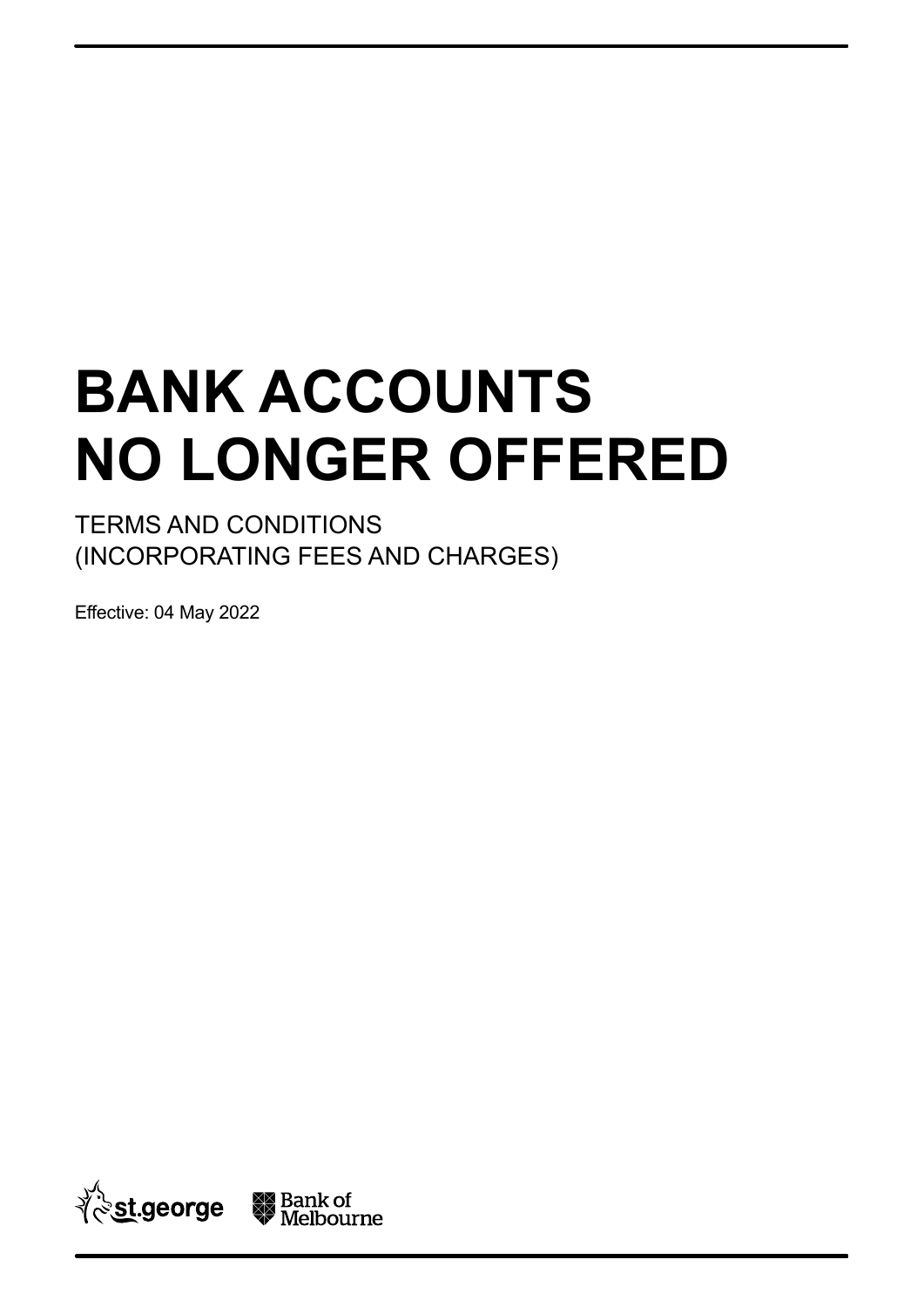This document now includes the information that was previously contained in four separate documents:

- St.George Transaction, Savings and Investment Accounts Accounts no longer offered Banking Services Terms and Conditions and General Information
- St.George Transaction, Savings and Investment Accounts Accounts no longer offered Fees and Charges and how to minimise them
- Bank of Melbourne Transaction, Savings and Investment Accounts Accounts no longer offered Banking Services Terms and Conditions and General Information
- Bank of Melbourne Transaction, Savings and Investment Accounts Accounts no longer offered Fees and Charges and how to minimise them

This document sets out terms and conditions for the accounts listed in this document, along with general information about our banking services and fees and charges that apply to your account/s. You will be considered to have agreed to these terms and conditions, on the earlier of when you first use your account or when you otherwise agree to these terms and conditions.

Information in this document is current as at the date of this document but may change from time to time. We will give you notice of changes as set out in the terms and conditions applying to your account.

Further information about our products and services is available by visiting our website.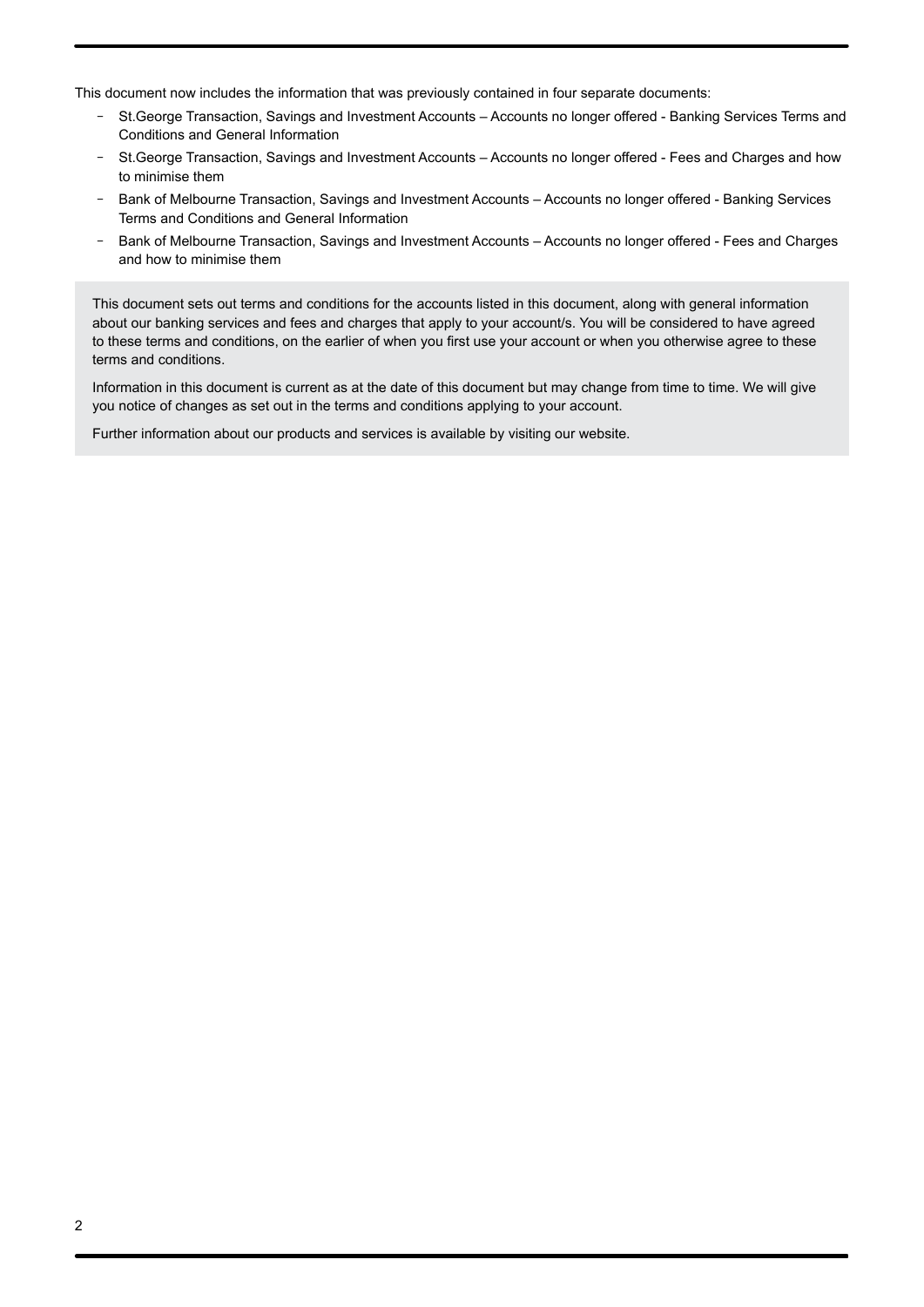# **Contents**

| Part A – Terms and conditions applying to your account |  |
|--------------------------------------------------------|--|
|                                                        |  |
|                                                        |  |
|                                                        |  |
|                                                        |  |
|                                                        |  |
|                                                        |  |
|                                                        |  |
| Part B - Understanding fees and charges                |  |

# 

# Part C - Other important things to understand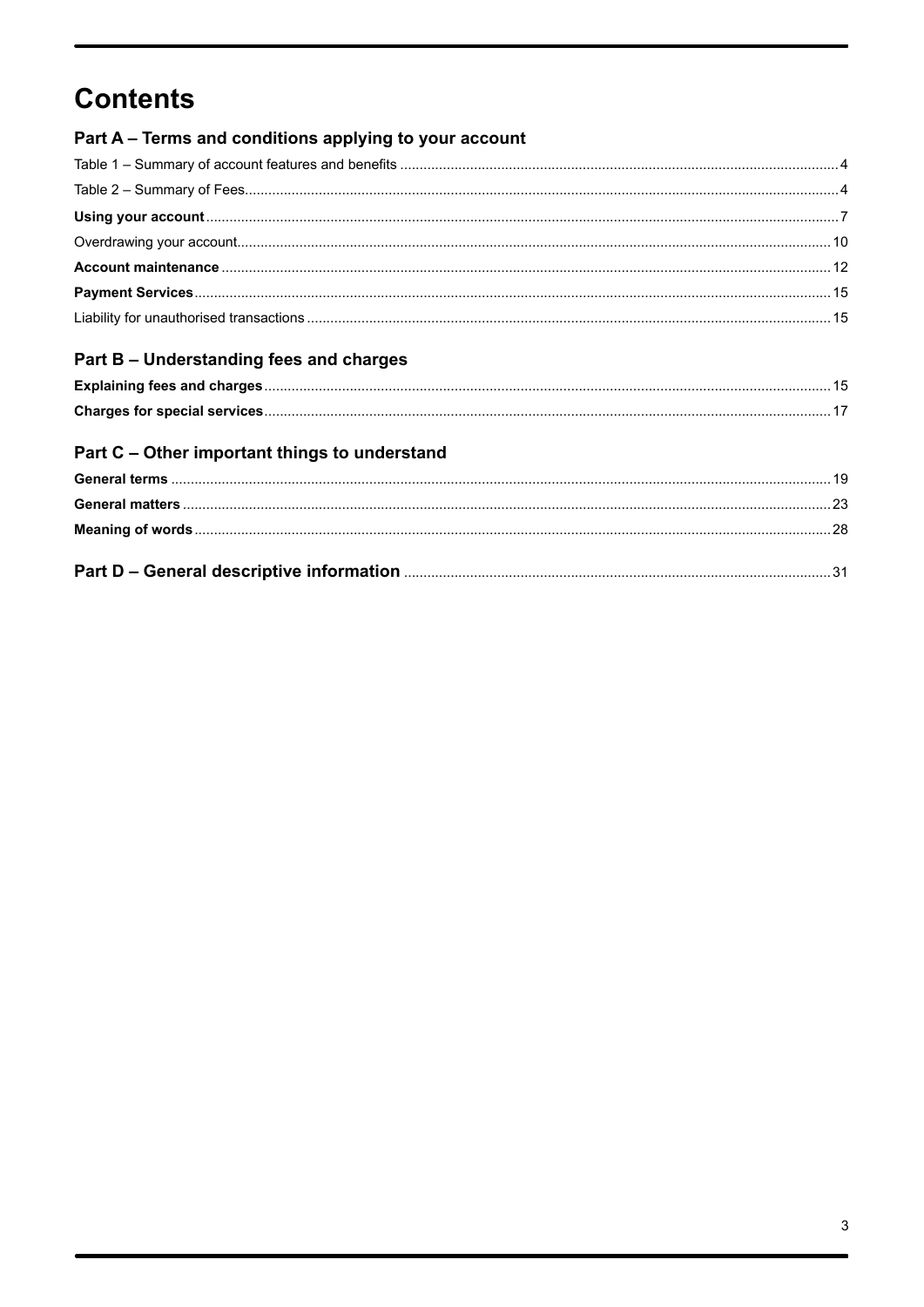# <span id="page-3-0"></span>**Part A – Terms and conditions applying to your account**

# **Table 1 – Summary of account features and benefits**

| <b>Description</b>                                        | <b>Further details</b> | <b>DIY Super Direct Saver Account</b> |  |
|-----------------------------------------------------------|------------------------|---------------------------------------|--|
| Accessing your account through an eligible Linked Account |                        |                                       |  |
| Funds at call                                             | Clause 10              | $\checkmark$                          |  |
| Internet Banking                                          |                        | V                                     |  |
| Phone Banking                                             |                        | V                                     |  |
| <b>Branch</b>                                             |                        | V                                     |  |
| Periodical payments available to your Linked Account      | Clause 11              | V                                     |  |
| <b>Recurring Payments</b>                                 |                        | X                                     |  |
| <b>Direct Debit</b>                                       |                        | X                                     |  |
| Visa Debit Card                                           |                        | X                                     |  |
| <b>Cheque Facility</b>                                    |                        | X                                     |  |
| <b>BPAY</b>                                               |                        | Х                                     |  |
| Funding your account                                      |                        |                                       |  |
| Direct credits                                            | Clause 8               | $\boldsymbol{\nu}$                    |  |
| Other features and benefits                               |                        |                                       |  |
| Interest paid (Monthly)                                   | Clause 3               | V                                     |  |
| Statements issued every 6 months                          | Clause 5               | V                                     |  |
| <b>Alerts Services</b>                                    |                        | V                                     |  |
| Automatic pension crediting                               | Clause 9               | V                                     |  |
| Telegraphic Transfer                                      |                        | V                                     |  |

# **Table 2 – Summary of Fees**

| <b>Fee Description</b>                                               | <b>DIY Super Direct Saver Account</b> |  |
|----------------------------------------------------------------------|---------------------------------------|--|
| Account fees                                                         |                                       |  |
| Account-keeping fee                                                  | Nil                                   |  |
| <b>Transaction fees</b>                                              |                                       |  |
| Internet Banking                                                     | Nil                                   |  |
| A transfer or payment between accounts held with us                  |                                       |  |
| A payment from your account to another account held within Australia |                                       |  |
| <b>Telegraphic Transfers</b>                                         |                                       |  |
| <b>BPAY Payments.</b>                                                |                                       |  |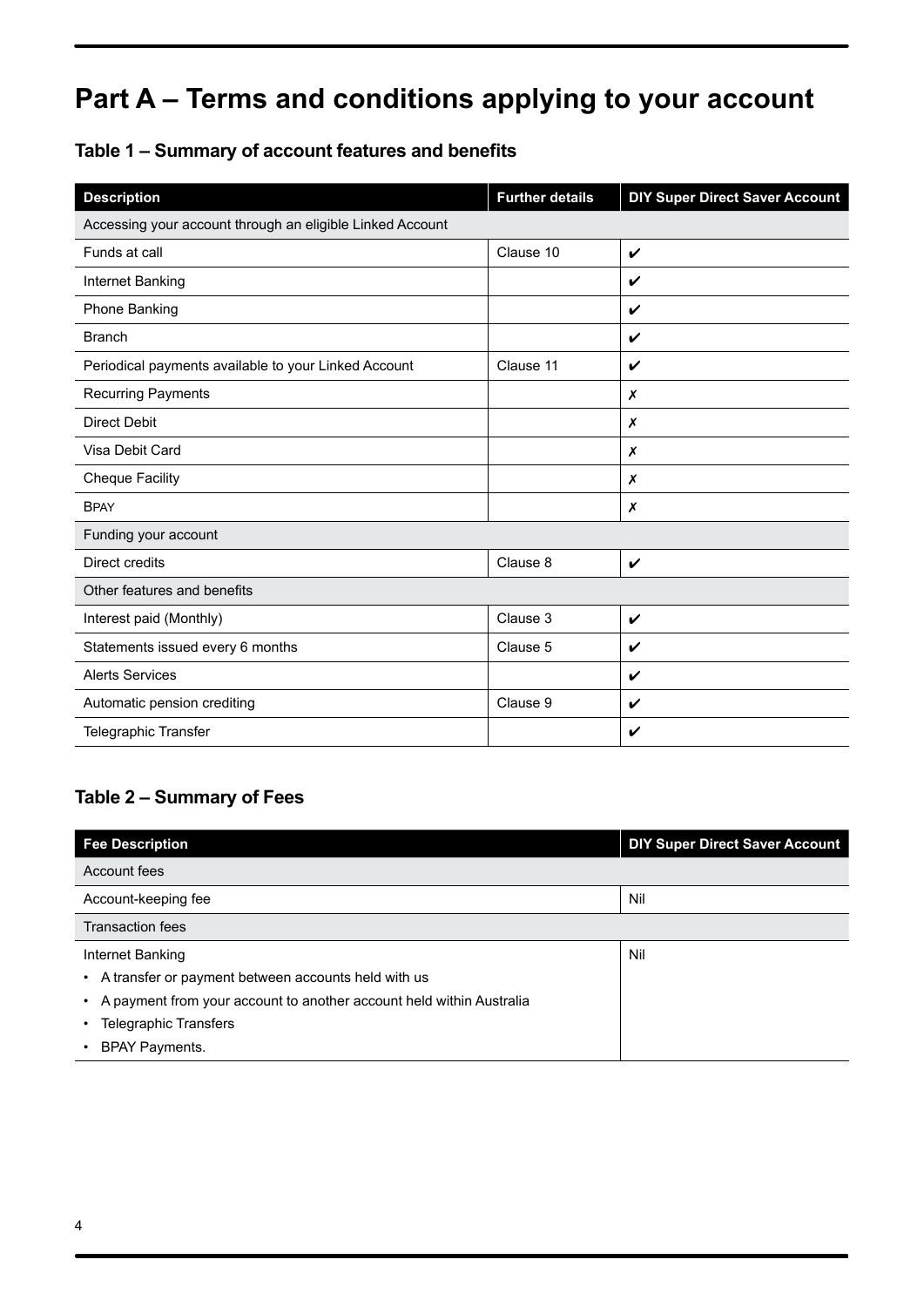| <b>Fee Description</b>                                                                                                                                                                                                                                                                             | <b>DIY Super Direct Saver Account</b> |
|----------------------------------------------------------------------------------------------------------------------------------------------------------------------------------------------------------------------------------------------------------------------------------------------------|---------------------------------------|
| <b>Phone Banking</b>                                                                                                                                                                                                                                                                               | Nil                                   |
| • A transfer or payment between accounts held with us                                                                                                                                                                                                                                              |                                       |
| A payment from your account to another account held within Australia                                                                                                                                                                                                                               |                                       |
| <b>Telegraphic Transfers</b>                                                                                                                                                                                                                                                                       |                                       |
| <b>BPAY Payments.</b>                                                                                                                                                                                                                                                                              |                                       |
| Visa Debit transactions                                                                                                                                                                                                                                                                            | N/A                                   |
| The merchant may charge a fee for Visa Debit transactions as a surcharge for<br>accepting payment by card. Such fees are merchants' fees.                                                                                                                                                          |                                       |
| St.George/BankSA/Bank of Melbourne/Westpac ATM<br>(in Australia)                                                                                                                                                                                                                                   | N/A                                   |
| • a withdrawal or balance enquiry using a BankSA/St.George/Bank of Melbourne/<br>Westpac branded ATM in Australia; or                                                                                                                                                                              |                                       |
| • a transfer using a BankSA/St. George/Bank of Melbourne branded ATM.                                                                                                                                                                                                                              |                                       |
| Eftpos                                                                                                                                                                                                                                                                                             | N/A                                   |
| A transaction undertaken on an electronic funds transfer (eftpos) terminal.                                                                                                                                                                                                                        |                                       |
| Cheque                                                                                                                                                                                                                                                                                             | N/A                                   |
| A withdrawal relating to a cheque drawn on your account.                                                                                                                                                                                                                                           |                                       |
| Staff assisted                                                                                                                                                                                                                                                                                     | N/A                                   |
| • A withdrawal, transfer or deposit conducted through BankSA/St. George/<br>Bank of Melbourne staff; or                                                                                                                                                                                            |                                       |
| Cashing a cheque at a BankSA/St.George/Bank of Melbourne branch.                                                                                                                                                                                                                                   |                                       |
| Bank@Post™                                                                                                                                                                                                                                                                                         | N/A                                   |
| A withdrawal conducted via Bank@Post.                                                                                                                                                                                                                                                              |                                       |
| Free Collections items each month                                                                                                                                                                                                                                                                  | N/A                                   |
| A collection item is a cheque or merchant envelope deposit.                                                                                                                                                                                                                                        |                                       |
| <b>Periodical Payment</b>                                                                                                                                                                                                                                                                          | Nil                                   |
| A transfer of funds that we make on a regular basis at your request from your account<br>to another specific account.                                                                                                                                                                              |                                       |
| Frequent Statement (per month)                                                                                                                                                                                                                                                                     | Nil                                   |
| An additional statement provided to you.                                                                                                                                                                                                                                                           |                                       |
| Collection item                                                                                                                                                                                                                                                                                    | Nil                                   |
| A cheque or merchant envelope deposit.                                                                                                                                                                                                                                                             |                                       |
| <b>Direct Debit</b>                                                                                                                                                                                                                                                                                | N/A                                   |
| A transfer of funds from your account drawn under a direct debit request you gave<br>another person.                                                                                                                                                                                               |                                       |
| Overseas Withdrawal                                                                                                                                                                                                                                                                                | N/A                                   |
| This fee is charged for a withdrawal of cash conducted outside Australia, including<br>cash withdrawals using an ATM located outside Australia. The fee is charged on<br>the last day of the month in which the transaction occurred and is in addition to any<br>foreign currency conversion fee. |                                       |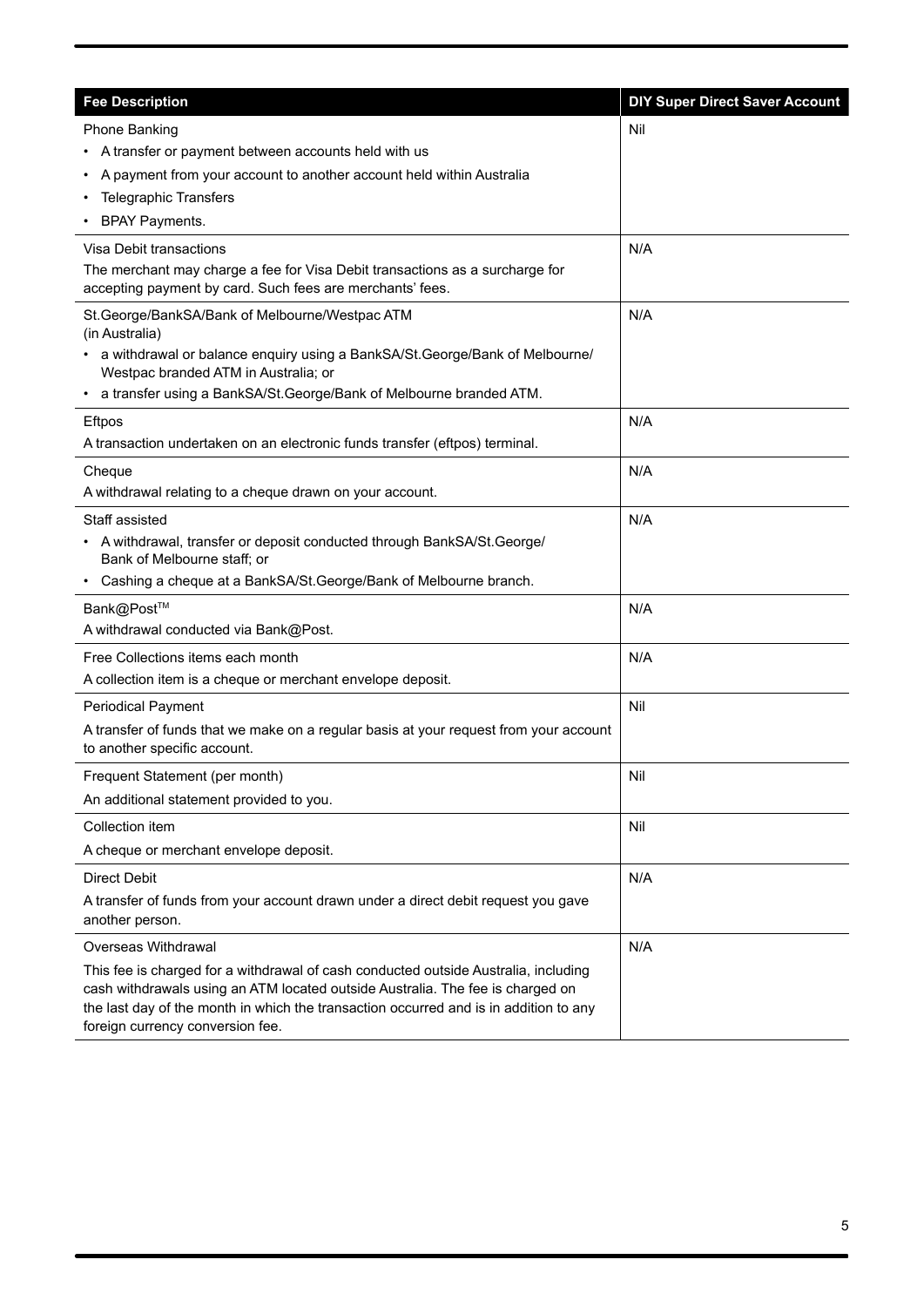| <b>Fee Description</b>                                                                                                                                                                                                                                                                                     | <b>DIY Super Direct Saver Account</b> |
|------------------------------------------------------------------------------------------------------------------------------------------------------------------------------------------------------------------------------------------------------------------------------------------------------------|---------------------------------------|
| Foreign Currency Conversion                                                                                                                                                                                                                                                                                | N/A                                   |
| This fee is charged for any transaction that involves the conversion of an amount of<br>foreign currency into Australian Dollars. The fee is charged at the time the transaction<br>is processed to your account. The fee will be shown on your account statement<br>separately to the transaction amount. |                                       |
| St. George/BankSA/Bank of Melbourne ATM Mini transaction history                                                                                                                                                                                                                                           | N/A                                   |
| A list of recent transactions using a BankSA/St. George/Bank of Melbourne<br>branded ATM.                                                                                                                                                                                                                  |                                       |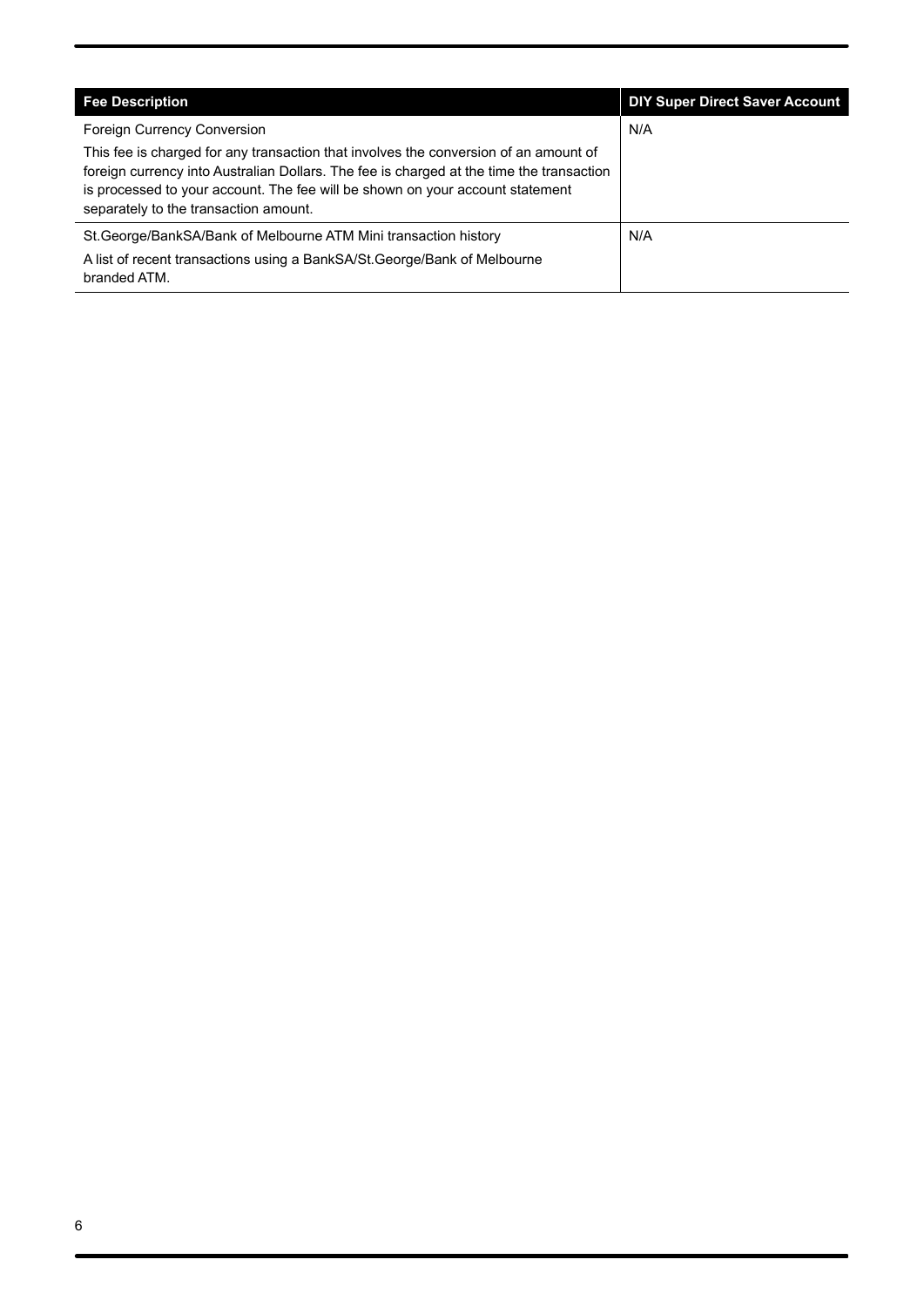# <span id="page-6-0"></span>**Using your account**

# **1 General**

- 1.1 These terms and conditions apply to:
	- (a) your account; and
	- (b) any Payment Service used in conjunction with your account, but will not apply to the extent that these terms and conditions are inconsistent with, or expressly overridden by, the terms and conditions of any credit contract relating to your account.
- 1.2 You should read the Terms and Conditions carefully, along with any other terms and conditions we give you that apply to your account or a Payment Service.
- 1.3 Separate terms and conditions apply to your use of Internet and Phone Banking and Business Banking Online. You can obtain a copy of the terms and conditions for other banking services we offer by:
	- visiting any branch;
	- calling us;
	- visiting our website.

# **2 Providing us with your Tax File Number (TFN)**

- (a) When you open an account that earns interest, you'll be asked to provide your TFN. We are authorised under the *Income Tax Assessment Act 1936* to collect TFNs of account holders.
- (b) For joint accounts, a minimum of two TFNs from the account holders is required. For accounts in trust for someone else (such as your child or children) you should quote your own TFN. If a formal trust has been established, you can quote the trust's TFN.

#### **What happens if I don't provide my Tax File Number?**

It is not compulsory to provide a TFN in relation to an account. However, if you choose not to provide your TFN, we may be required by law to deduct tax at the highest marginal tax rate plus the Medicare Levy from interest earned on the account. If you are exempt from providing a TFN, let us know the type of exemption applicable to the account so that we will not deduct tax from interest earned on the account.

# **3 Interest**

- 3.1 For accounts on which interest is payable, the interest rates that apply to credit balances of your account for each day can be found on our website, on your account statement, in Internet Banking or by contacting Phone Banking.
- 3.2 Interest is calculated daily on the balance of your account at the end of each day, including the day of deposit, but excluding the day of withdrawal. Interest is credited to your account on the Business Day after the end of the period specified for your account in the table at the front of these terms and conditions.
- 3.3 If tiered interest rates apply to your account, the interest rate applying to the balance of your account will depend on the amount of that balance at the time interest is calculated.
- 3.4 If balance tiers apply to your account, different interest rates may apply to different portions of the balance of your account.
- 3.5 We may change the interest rate, interest rate tiers and balance tiers that apply to your account at any time. We will give you notice of any changes (see clauses 35 and 36).

# **4 Adjustment of debits and credits to your account**

4.1 We credit payments to your account as soon as practicable after we receive them. This is not necessarily the same day that we receive the payment. We do not debit your account earlier than the date on which the relevant transaction occurs.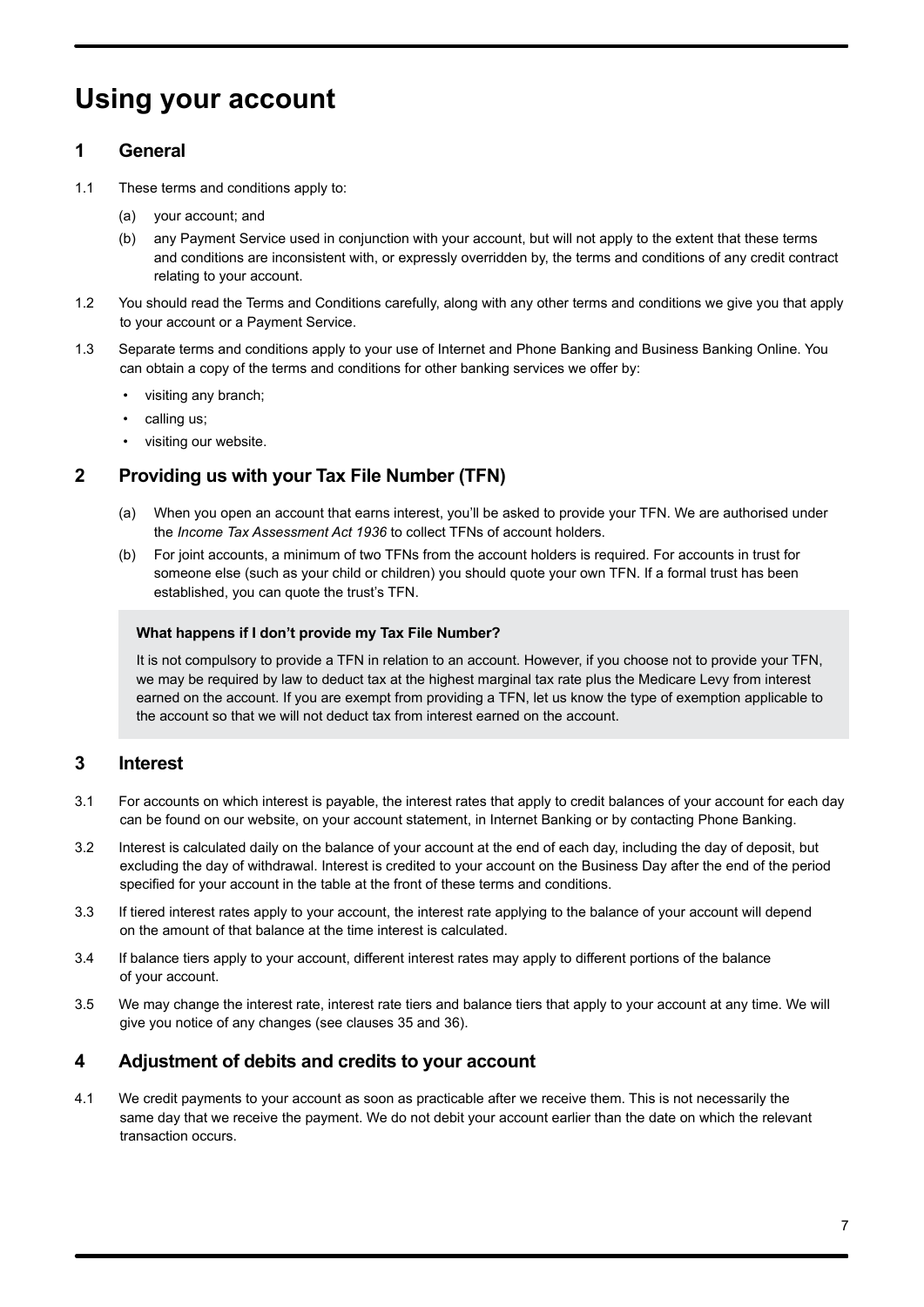4.2 We may subsequently adjust debits and credits to your account, and the balance of your account, so as to accurately reflect the legal obligations of you and us (for example, because of an error, or because a deposited cheque is dishonoured). If we do this we may make consequential changes (including to the interest payable, or already paid, on your account).

#### 4.3

Where you or another financial institution advises us that you are, or we think you may be, the sender or recipient of a mistaken internet payment, you must give us, as soon as reasonably practicable and within the time we request, any information we reasonably require to enable us to determine whether the payment was a mistaken internet payment.

#### 4.4 Where:

- (a) both we and the sending institution are satisfied that a payment made to your account is a mistaken internet payment; and
- (b) sufficient credit funds are available in your account to the value of that Payment; and
- (c) the mistaken internet payment is reported 7 months or less after the payment; and
- (d) for mistaken internet payments reported between 10 business days and 7 months of the payment, you do not establish that you are entitled to the payment within the time we specify, we may, without your consent deduct from your account an amount equal to that mistaken payment and send that amount to the financial institution of the payer.

If there are insufficient funds in your account, you must co‑operate with us to facilitate payment by you of an amount of the mistaken internet payment to the payer.

We can prevent you from withdrawing funds the subject of a mistaken internet payment where we are required to do so to meet our obligations under the ePayments Code.

#### **Transaction processing**

4.5 Transaction processing times will vary depending on the transaction type. For processing and cut-off times for Internet and Phone Banking refer to the separate terms and conditions available on our website. For branch and ATM transactions, contact us using the details on the back of this document.

We will endeavour to process all transactions promptly however there may be delays in transactions you initiate, including through Internet Banking or Phone Banking that are caused by factors beyond our control.

#### **When we may delay or refuse transactions**

- 4.6 These measures may be taken where we have reasonable grounds to believe that:
	- a transaction breaches Australian law or sanctions (or the law or sanctions of any other country); or
	- a transaction involves a payment to, from or through a Sanctioned Jurisdiction; or
	- your account, Internet Banking and/or card is being used fraudulently or in a way that might cause you or us to lose money.

We may take these measures for as long as we reasonably need to investigate the transactions. Westpac and its correspondents are not liable for any loss you suffer (including consequential loss) howsoever caused in connection with the relevant product(s).

You provide us with the following undertakings and indemnify us against any potential losses arising from any breach by you of such undertakings:

- you must not initiate, engage in or effect a transaction that may be in breach of Australian law or sanctions (or the law or sanctions of any other country);
- that involves a payment to, from or through a Sanctioned Jurisdiction;
- you will not access or use your Internet Banking in a Sanctioned Jurisdiction; and
- the underlying activity for which any product or Internet Banking is being provided does not breach any Australian law or sanctions (or the law or sanctions of any other country).

You should also be aware that:

- we may from time to time require additional information from you to assist us to comply with our regulatory and compliance obligations and to manage associated risk; and
- where legally permitted to do so, we may disclose the information gathered to regulatory and/or law enforcement agencies, other banks, other members of the Westpac Group, service providers or to other third parties.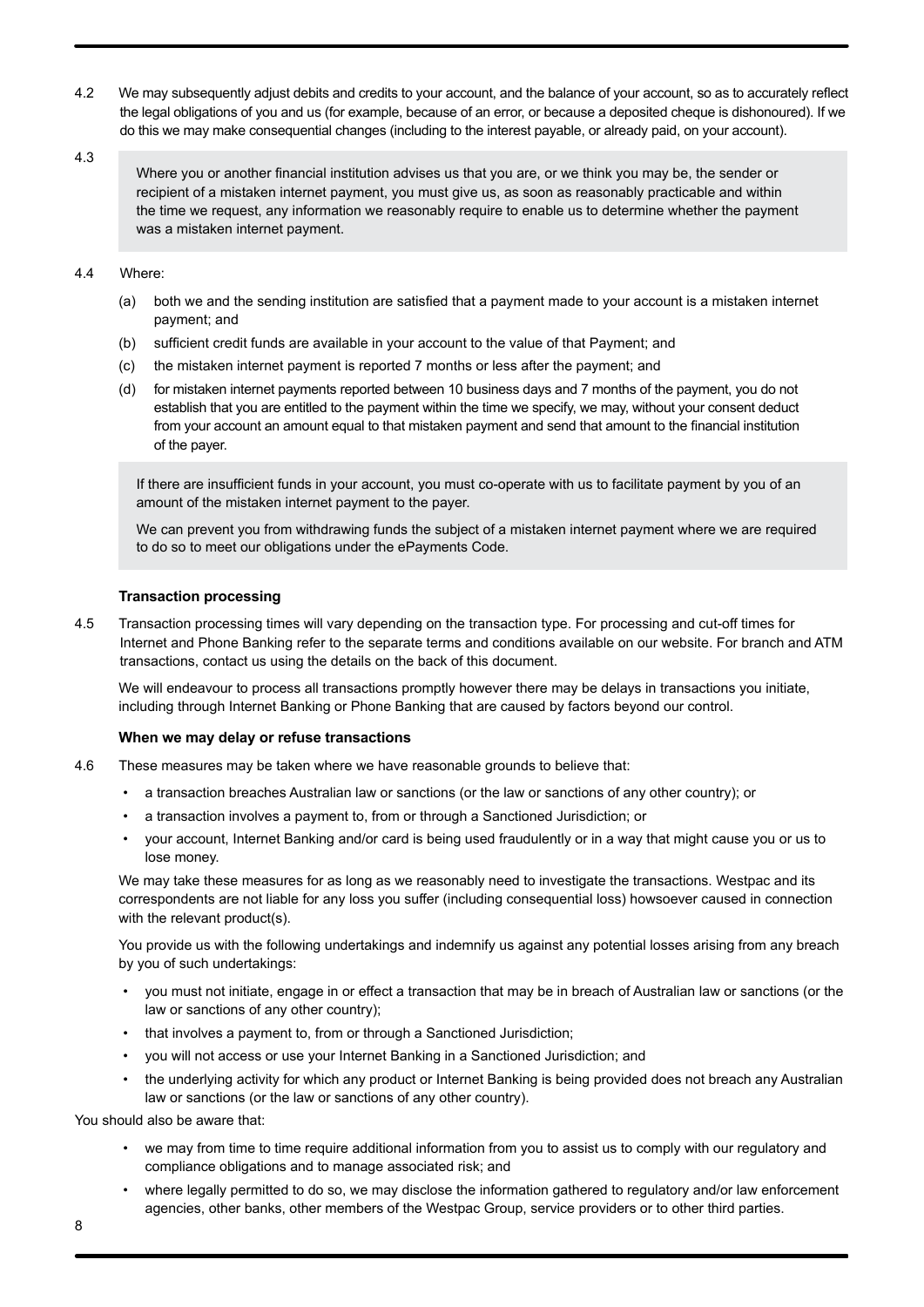# **5 Statements of account**

- 5.1 If there are no transactions posted to your account in a statement period, your statement will be deferred to the next statement cycle. However, a statement will always be issued at least every six months, even if there have been no transactions posted to the account during this period. You can choose to have your statement more frequently by calling us or visiting a branch. We may cease mailing statements to you if, after taking reasonable steps, we are unable to locate you.
- 5.2 Records of recent transactions on your account are available from Internet and Phone Banking or by:
	- visiting any branch;
	- calling us;
	- visiting our website.

You should check the entries on your statement carefully and promptly report any error or unauthorised transaction to us. You can do so, or query an entry on a statement by calling us.

### **6 DIY Super Direct Saver accounts**

- 6.1 You must nominate an eligible "at-call" account held with us or another financial institution in Australia. A Linked Account is required for the transfer of funds to and from your account. Contact us to find out whether an account may be a Linked Account.
- 6.2 You may only withdraw an amount from your account by transferring that amount to the Linked Account, and not in any other way (e.g. you may not withdraw amounts from your account through a branch or by cheque). You must ensure that you maintain the Linked Account at all times.
- 6.3 Every holder of the account must also be a holder of the Linked Account (although there may be additional holders of the Linked Account). For each person who is both the holder of the Linked Account and an account, that person's name and address must appear in exactly the same form for both the Linked Account and the account (e.g. using exactly the same spelling and initials).
- 6.4 Where the Linked Account is held at another financial institution you must provide evidence satisfactory to us that each holder of the Linked Account is genuinely an owner of that Linked Account (such as a statement of account showing the name and address of each account holder).
- 6.5 We may impose a limit on the number of DIY Super Direct Saver accounts that may be linked to a Linked Account.
- 6.6 You may ask us to change your Linked Account by visiting our website or by calling us.
- 6.7 If you have not established to our satisfaction that each holder of the Linked Account is genuinely an owner of that Linked Account, we will not allow any withdrawals from the account (including against funds transferred from a source other than the Linked Account, such as an automatic pension credit that has been made to your account).
- 6.8 You may request us to arrange for regular transfers to your accounts from the Linked Account by setting up an Automatic Savings Plan. For DIY Super Direct Saver accounts you may only set up an Automatic Savings Plan in respect of Linked Accounts that are held with us.

You may set up, change or cancel an Automatic Savings Plan by visiting our website or by calling us.

# **7 Deposits**

- 7.1 We will decide the order in which payments will be made from any deposit to your account (for instance, interest, fees and charges, periodical payments, etc). However, any deposits into your account will be first applied to any amount by which your account is overdrawn including fees and any accrued debit interest (if it applies to your account) on that amount. If you are receiving government benefits paid into the account and you need access to the payment that has been applied to the overdrawn amount, please contact us via Phone Banking or visit a branch to discuss options that may be available.
- 7.2 We may refuse to accept any deposit.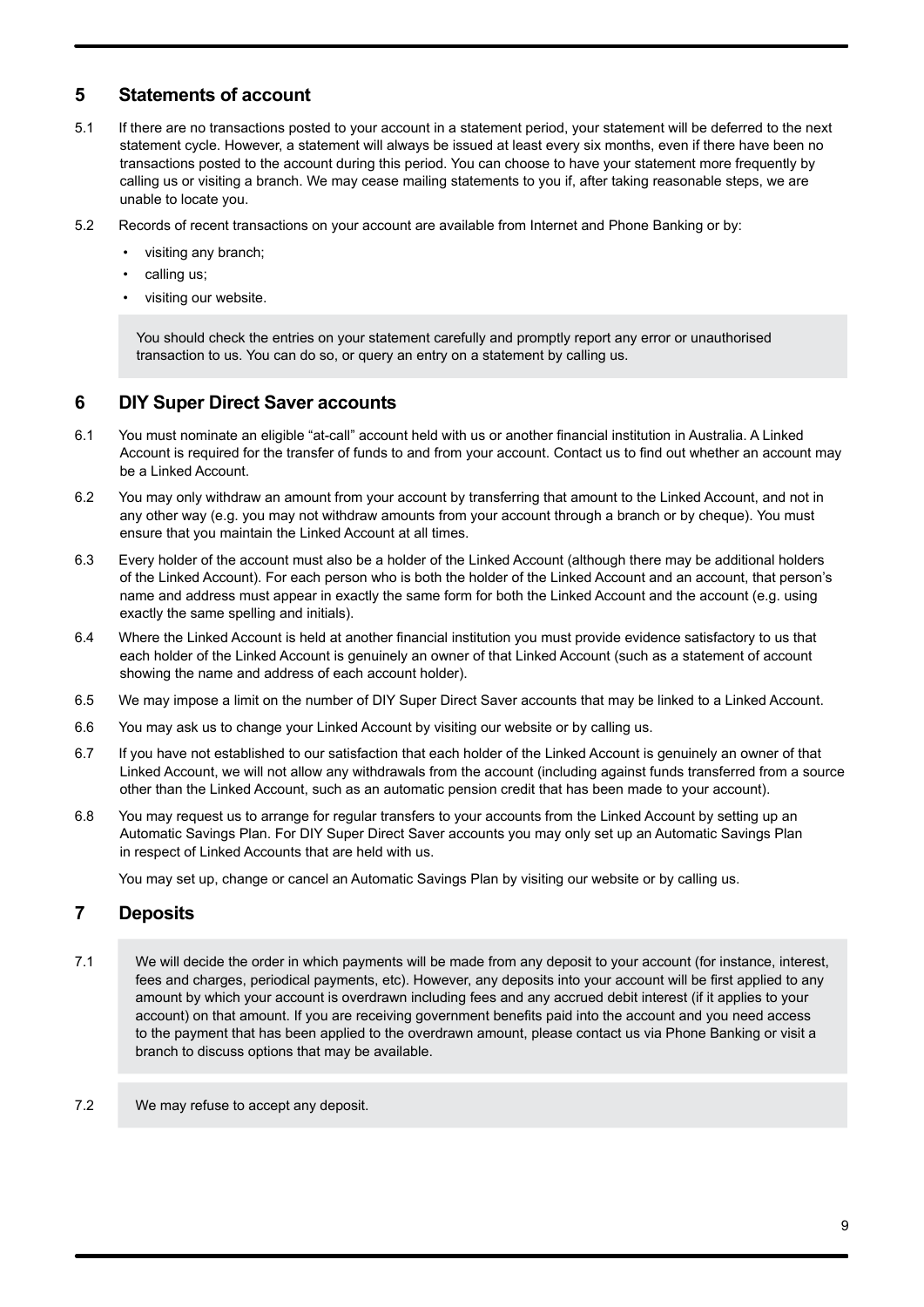# <span id="page-9-0"></span>**8 Direct Credits/Salary Payments**

- 8.1 Direct credits are automatic deposits of funds into your account. For example, you may have your salary or other regular payments credited to your account. You may arrange this yourself. You do not need to arrange this with us.
- 8.2 If you wish to cancel or alter your direct credit facilities, you should contact the person who is forwarding the funds to your account. You do not need to contact us.

# **9 Automatic pension crediting**

9.1 If automatic pension crediting is available for your account, you may request us to automatically credit any pension you receive from the Government into your account at no charge to you.

#### **10 Withdrawals**

- 10.1 We may not allow a withdrawal unless we have proof of identity of the person making the withdrawal which is acceptable to us. By authorising any person to make a withdrawal from your account, you consent to us giving that person information about your account, including the balance of your account.
- 10.2 Sometimes, a branch may not have enough cash to pay a large cash withdrawal. Please give the branch at least 2 Business Days notice if you wish to make a large cash withdrawal from the branch.

In the event of a cash withdrawal exceeding \$100,000, we may choose to pay you by bank notes in large denominations, or by bank cheque instead of cash.

- 10.3 We may not allow any withdrawals from your account if we cannot locate you after having made reasonable efforts to do so.
- 10.4 Where more than one Scheduled Payment is to be made from your account on a particular day, we will choose the order in which they are paid.

#### **Overdrawing your account**

- 10.6 At times, you may make a transaction which takes your account into negative balance (or further into negative balance) or beyond any formal overdraft arrangement on your account – for example:
	- where, at our discretion, we honour a scheduled payment, direct debit, ATM withdrawal, purchase using a card linked to your account or honouring a cheque when there is insufficient available funds in the account;
	- when a card purchase does not require our authorisation, systems are unavailable or a merchant settles a transaction late; or
	- where the transaction draws from uncleared funds in the account.

You should be careful to make withdrawals only against the cleared funds in your account.

- 10.7 We are under no obligation to allow a transaction to overdraw your account.
- 10.8 If we do allow you to overdraw your account:
	- (a) we may charge you an overdrawn fee;
	- (b) you agree to pay us interest (if it applies to your account) on the amount overdrawn calculated using the current applicable overdraft rate we specify from time to time. You can find out the current overdraft rate by:
		- visiting any branch;
		- calling us;
		- visiting our website

We calculate interest (if it applies to your account) charges each day on the amount overdrawn at the overdraft rate applying that day. Interest charges for overdrawn balances accrue daily and are debited to your account at the end of each month;

you must repay the overdrawn amount within a period of 20 days. Accordingly you must by the end of that 20 day period, return the account to a positive balance (or any other limit previously agreed with us) otherwise you will be in default; and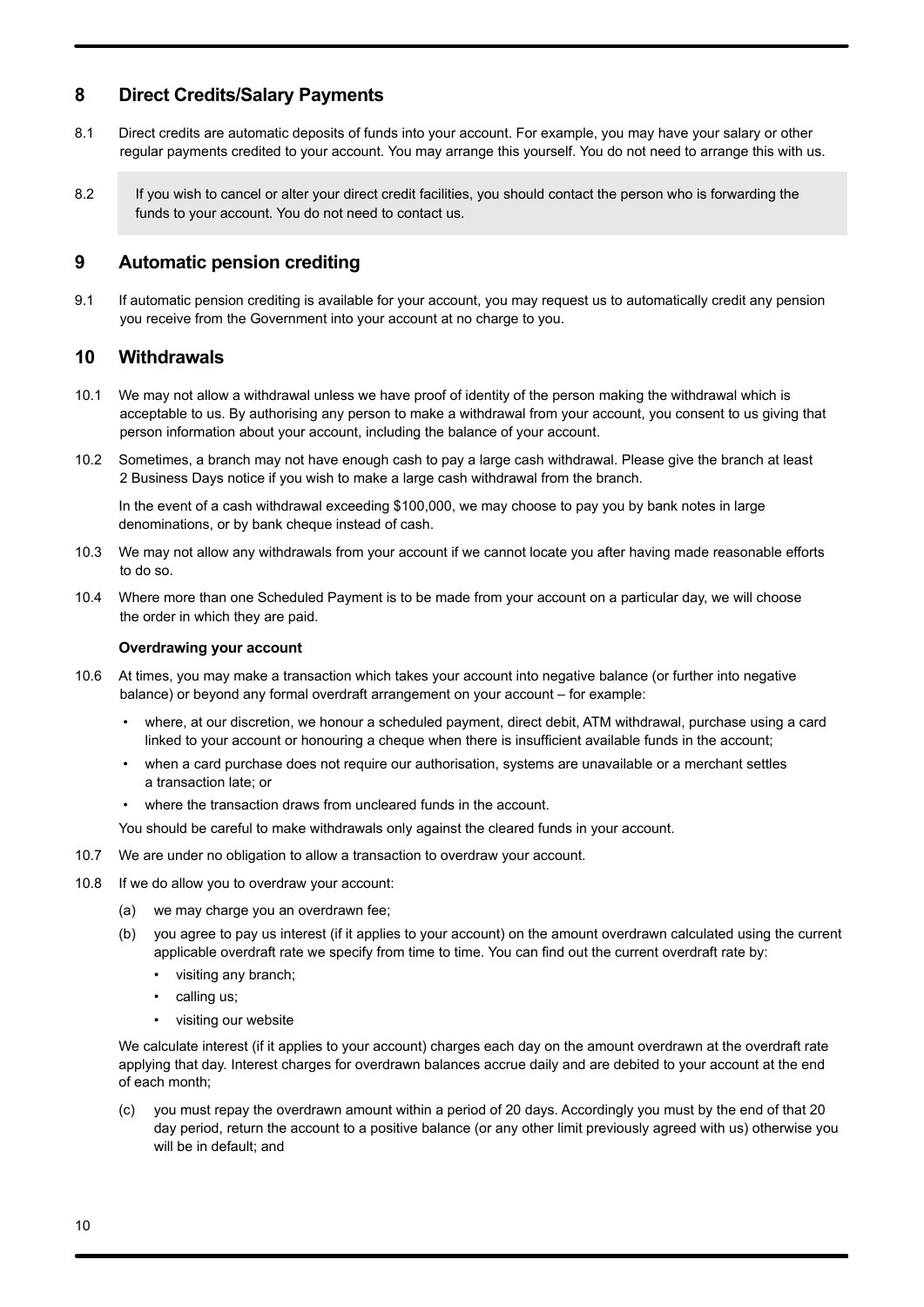- (d) if you are in default we may give you written notice allowing you a reasonable time (being not less than 30 days) to repay the overdrawn amount, failing which legal action may be taken against you to recover the amounts owed to us;
- (e) you agree to pay us any reasonable legal fees we incur in seeking to recover the overdrawn amount from you.
- 10.9 If you overdraw your account, we do not have to set off the amount overdrawn against any credit balance in another of your accounts.

### **11 Periodical Payment terms and conditions**

- 11.1 Periodical payments can be set up to transfer funds on a regular basis from your account to your Linked Account held with us or another financial institution in Australia. It may take up to 6 days for us to process and establish a periodical payment authority.
- 11.2 A periodical payment authority will remain in force until we receive:
	- (a) notice from you to cancel or vary the authority; or
	- (b) notice of the death, bankruptcy of any account holder.
- 11.3 You may stop or alter a periodical payment by instructing us before the end of the Business Day immediately prior to the day the transaction or payment is to be made. Otherwise, we cannot accept a request to stop or alter a periodical payment after you have instructed us to make it.
- 11.4 We may decide not to make a periodical payment if the Available Balance is not sufficient to cover the payment when the payment is to be made. We do not have to inform you if a periodical payment is not made.
- 11.5 We may debit your account for any fees or charges passed on to us by another financial institution as a result of a periodical payment.
- 11.6 If the periodical payment is to an account with us, we may credit that account before we draw the payment under your periodical payment authority. If the periodical payment is not honoured we may reverse the credit we made.
- 11.7 If a periodical payment is due to be made on a Sunday or public holiday, we make the periodical payment on the next Banking Business Day.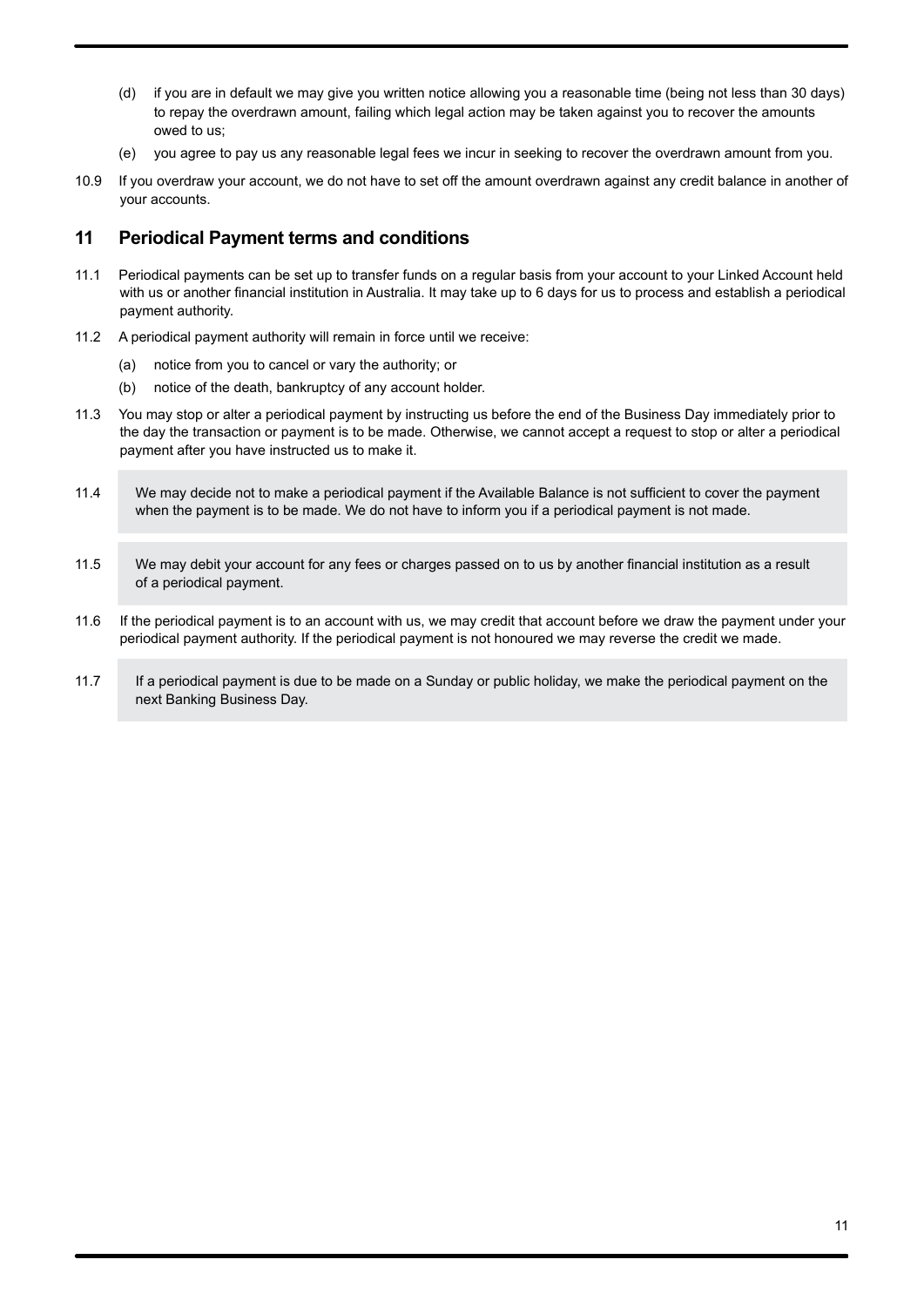# <span id="page-11-0"></span>**Account maintenance**

# **12 Account combination**

#### **When we combine your accounts**

- 12.1 If you overdraw your account into negative balance or beyond your formal overdraft arrangement, we may automatically combine your accounts (e.g transfer sufficient money which is kept in any other account with us that is held in your name to clear the debt). See 'Overdrawing your accounts' for more information on when your account can become overdrawn.
- 12.2 We may also transfer money kept in your deposit account to clear debts which you owe us in other loan or deposit accounts. If we do this, the balance of the account from which we have transferred the money will be reduced by the amount used for this purpose.
- 12.3 If we exercise our right to combine accounts, we will notify you promptly using the contact details shown in our records. You agree that you may not set off any amounts we owe you (for example, credit balances in your other accounts) against amounts you owe us.

# **13 Joint accounts**

13.1 The credit balance of a joint account is held jointly by all account holders.

This means that each account holder has the right to all of the balance jointly with the other account holders.

- 13.2 If a joint account holder dies, the remaining account holder holds the credit balance and, if there is more than one remaining account holder, those other account holders hold the credit balance jointly.
- 13.3 The joint account holders must sign an authority to tell us the method by which they permit operations on the joint account. If you ask for an account to be operated jointly, some account features may not be available.
- 13.4 If we are made aware of any dispute on a joint account, we may choose to require all joint account holders to sign to authorise any operation on an account.
- 13.5 The liability of account holders under your account held in joint names is joint and several. This means each and all of the account holders are liable for the whole of the debit balance of your account. We can sue all or any of the account holders for an amount owing on your account.
- 13.6 We may accept a cheque into a joint account which is payable to any one or more of the joint account holders or partners of a partnership.

# **14 Authority to Operate**

- 14.1 You may nominate a person to operate on your account by completing an 'Authority to Operate' form available at any branch.
- 14.2 We will not allow a person to operate on your account until their identity has been verified in accordance with our identification procedures.
- 14.3 We may impose limits on who you may authorise to operate on your account (such as limits on the number of people authorised to operate on your account).
- 14.4 If the account holder is a company, partnership or a trustee:
- (a) for trusts, all trustees must be authorised to operate on the account;
- (b) for sole director companies, the sole director must be authorised to operate on the account;
- (c) for companies other than sole director companies, at least two directors, or at least a director and a company secretary, must be authorised to operate on the account; and
- (d) for partnerships, at least two partners must be authorised to operate on the account.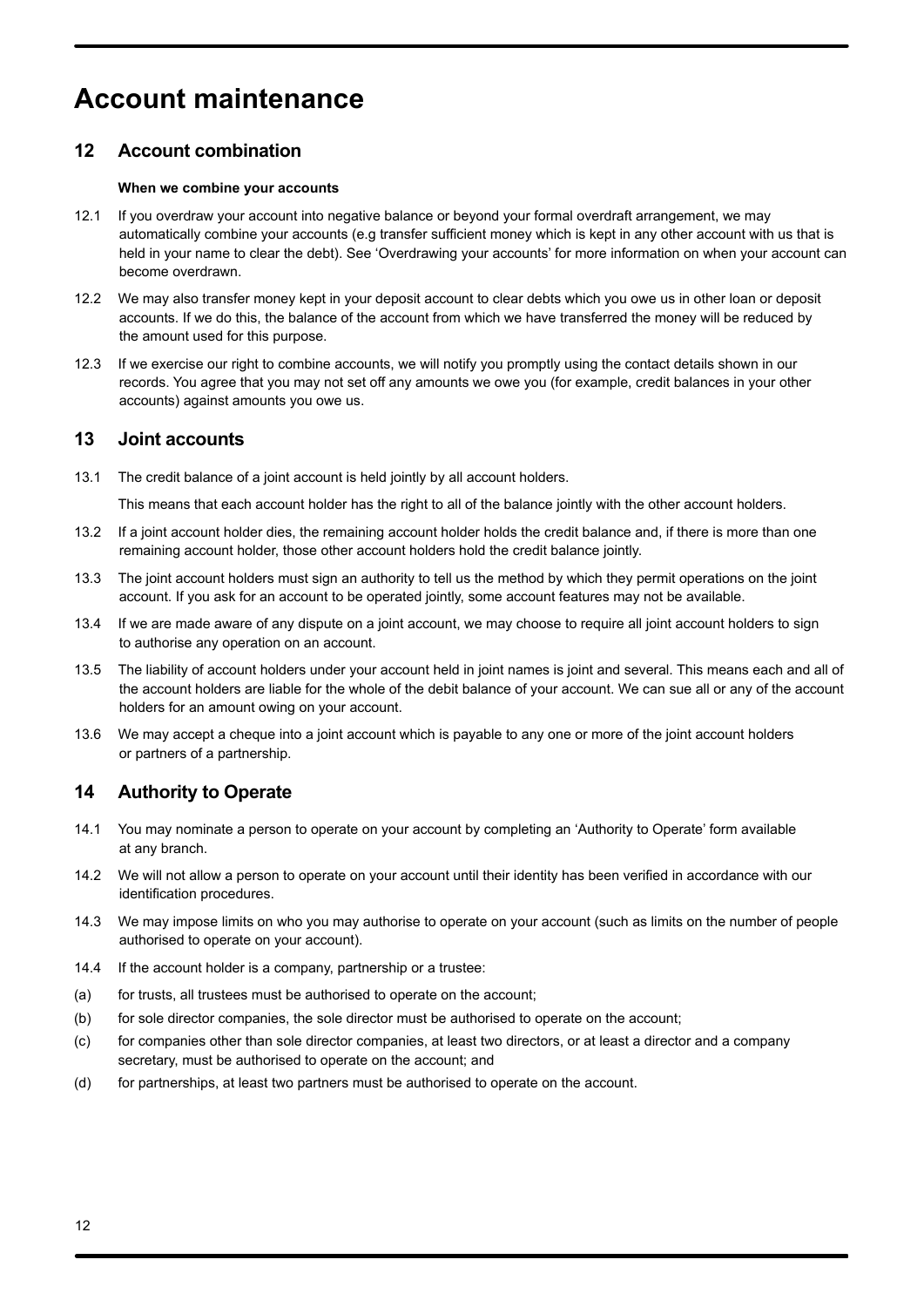- 14.5 By signing an Authority to Operate, you instruct us to allow a person to be authorised to operate on your account and to conduct any transactions on your account that you could, including:
	- (a) making withdrawals;
	- (b) closing your account;
	- (c) authorising periodical payments and direct debits;
	- (d) using electronic and other means to access your account; and
	- (e) signing and cancelling cheques (if applicable).

Any person able to operate on your account must be authorised by you, including if you are a company, partnership or trustee. You must not enable any person to operate on your account by voluntarily disclosing any Access Method to them (such as any PIN, Internet and Phone Banking Security Number, Internet and Phone Banking Customer Access Number or Internet Banking Password).

- 14.6 If a card is issued on your account or an Access Method may be used on your account, the method of operation for your account will be any account holder or authorised signatory to sign.
- 14.7 Your account will be debited with all transactions made on your account by a person authorised to operate on your account. This means that you are responsible for all these transactions as if you had made them yourself. You are liable to pay for (or to repay) any credit provided to any person authorised to operate on your account.
- 14.8 An Authority to Operate will remain in force until we receive notice of cancellation or notice of the death of the person granting the authority and that notice has been processed by us (this may take up to 2 Business Days). Notice of cancellation must be signed by all other account holders. We may require a new Authority to Operate before we allow further operations on your account
- 14.9 If we are notified of a dispute about an Authority to Operate, or the owner or owners of an account or a third party claim is made known to us, we may refuse to allow operations on your account until all parties concerned have signed any authority we require.
- 14.10 You consent to us giving any person authorised to operate on your account information about your account.
- 14.11 In certain circumstances, acting reasonably, we may remove the authority to operate of anyone authorised to operate your account and/or your authority to operate any account due to unsatisfactory conduct (including that of the authorised signatory) or for any other reason we deem appropriate, such as if we believe allowing the authority to remain on your account may cause loss to you or us.

# **15 Converting accounts**

15.1 You may request us to convert your account to a different product type.

We do not allow all types of accounts to be converted into every other product type. Contact us to find out the conversion options available to you.

- 15.2 We may choose to convert your account to a different product type, or to change the features available for your account. We will give you notice if we choose to convert your account (see clauses 35 and 36).
- 15.3 If your account is converted to a different product type, or the features applying to your account change, the terms and conditions applying to that different account, or changed features, will apply to your account from the date of the change (including any changes to fees and charges).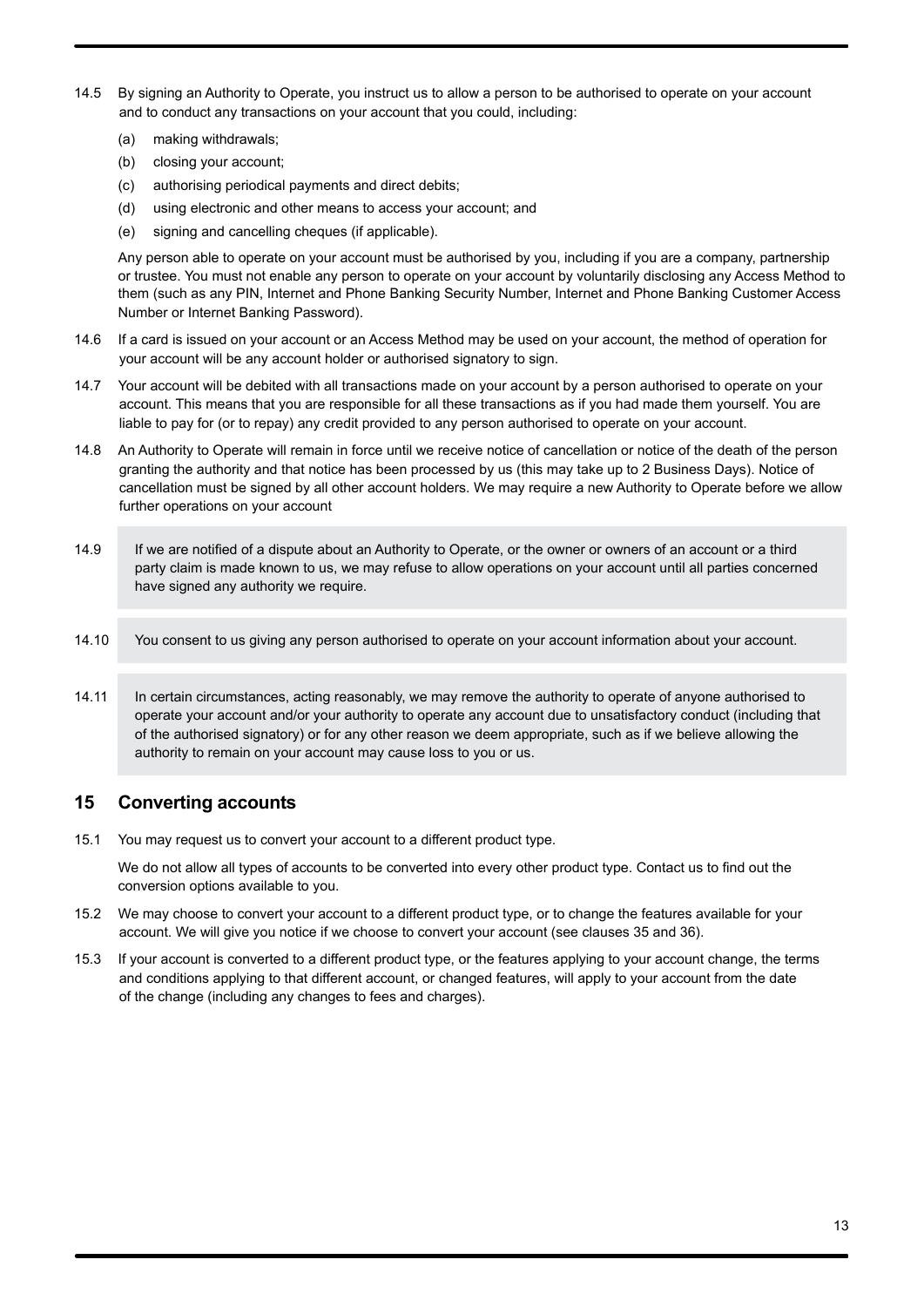# **16 Closing an account**

16.1 You or any other authorised person can close your accounts at any time simply by asking at any branch. Most accounts can also be closed by calling Phone Banking.

Another financial institution may close your accounts on your behalf. You must repay any amount owing in relation to your account before we will agree to close your account.

- 16.3 We may also exercise our discretion to close accounts (and cancel any linked card(s)) or refuse to accept further deposits or allow further withdrawals after giving reasonable notice to you (and, we may also notify the authorised signatory/signatories) due to unsatisfactory conduct or for any other reason we deem appropriate such as:
	- where your account is designed for domestic or personal use by you as a personal customer and is being used for business purposes.

In certain circumstances we may do any of the above without providing you with any prior notice. When we do so, we will act fairly and reasonably towards you. These circumstances may include:

- you do not provide us with any document or information we reasonably request from you;
- we reasonably consider it necessary to comply with our policies, Australian law or sanctions (or the law or sanctions of any other country), or to comply with our regulatory and compliance obligations and manage associated risk.

Upon closing the account for the above reasons we will pay you the net credit balance of the account (e.g. by providing you a bank cheque).

#### 16.4 If your account is closed you:

- (a) remain liable for any transaction amounts not yet processed on your account; and
- (b) authorise us to debit any outstanding transaction amounts on your account to any other account in your name.

#### **17 Inactive accounts**

If your account becomes inactive we may close your account without any notice to you.

Your account becomes inactive if:

- you do not make any deposits and/or withdrawals during a continuous three month period; and
- the balance of your account is nil or in debit without any arrangements.

#### **18 Unclaimed monies**

If you have not made a deposit or a withdrawal from your account for seven years, we may be required by law to close your account, and transfer any prescribed money in your account to the government.

We will usually notify you before we close your account, but there may be circumstances where we are not able to (such as where our record of your address is out of date).

You can visit any branch to find out how to recover unclaimed money (although it may take three months or more to recover money that has been transferred to the government).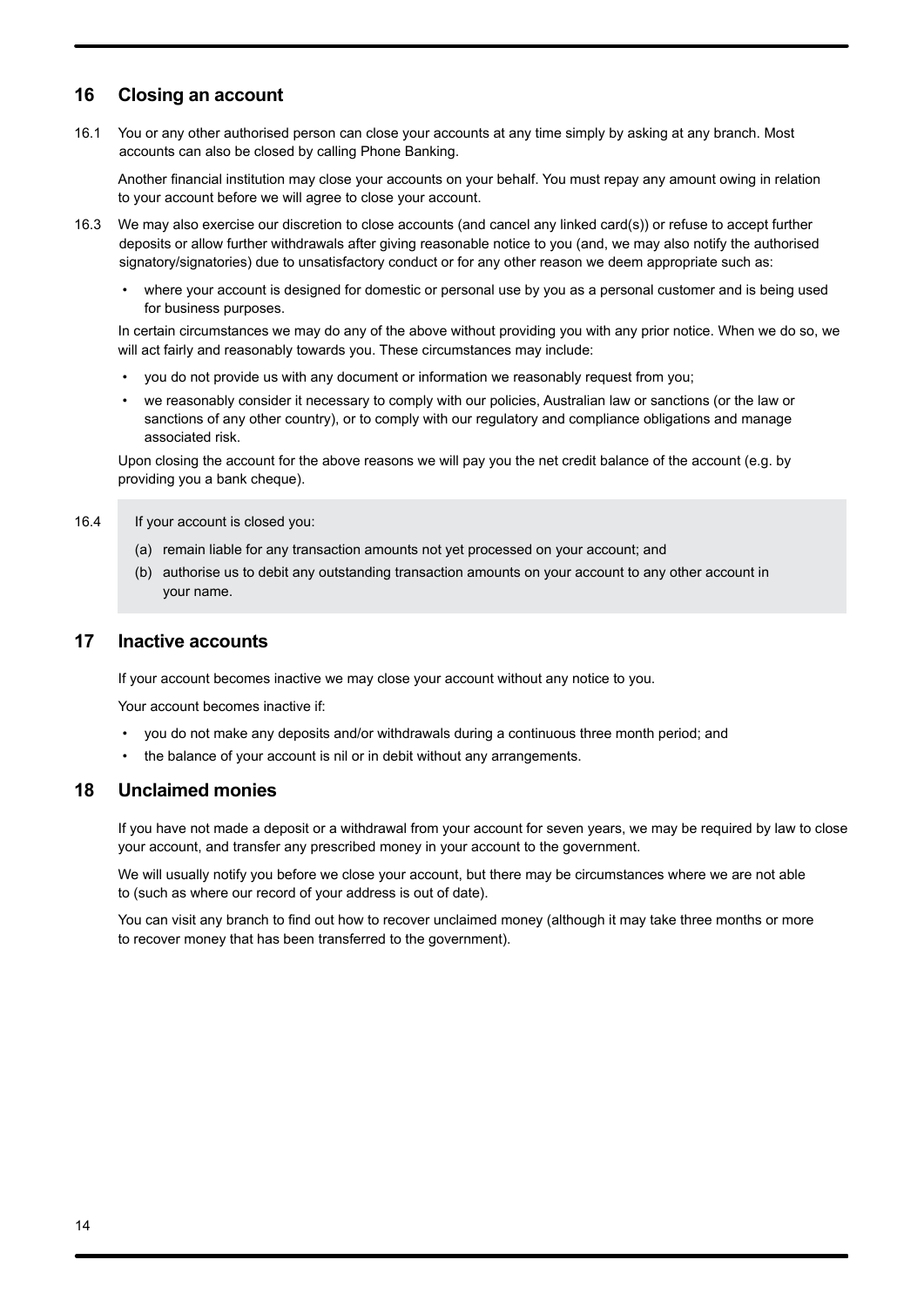# <span id="page-14-0"></span>**Payment Services**

# **19 Liability for unauthorised transactions**

- 19.1 Liability for unauthorised Internet and Phone Banking (including BPAY) transactions is set out in the Internet and Phone Banking Terms and Conditions.
- 19.2 You are not liable for losses caused by:
	- (a) the fraudulent or negligent conduct of our staff or agents or of companies involved in networking arrangements or of merchants (i.e. providers of goods or services) who are linked to the electronic funds transfer system or of their agents or employees; or
	- (b) unauthorised transactions which occur after you have given us notice as required by clause 30.6; or
	- (c) the same transaction being incorrectly debited more than once to the same account; or
	- (d) unauthorised transactions that are able to be made using an Identifier without a card or PIN.

#### **When you will be liable**

- 19.3 You will be liable for losses resulting from transactions which are carried out by you, a person authorised by you or another person with your knowledge and consent.
- 19.4 You will be liable for actual losses resulting from an unauthorised transaction if you have contributed to the unauthorised use because you engaged in fraud.

# **Part B – Understanding fees and charges**

# **Explaining fees and charges**

### **20 General**

- 20.1 Unless stated otherwise, the fees and charges set out in Table 2 at the start of this document become payable at the time the transaction they relate to is carried out, and are debited on the last Business Day of the month in which the fee or charge becomes payable.
- 20.2 From time to time, we may waive fees normally payable on your account. We usually tell you the period for which any fee waiver applies.
- 20.3 Where we do not charge a fee that we are entitled to charge, this will not constitute a waiver of our right to charge that fee.

# **21 Customers with a disability**

- 21.1 Customers who rely on branch services because a disability prevents them from using electronic services may apply to be exempt from paying certain transaction fees.
- 21.2 At any one time, a customer can only have one account with transaction fees waived on this basis.
- 21.3 Customers who feel that they meet this criteria must apply at a bank and provide proof of eligibility (for example, a Disability Support Pension card).

# **22 Government charges on accounts**

- 22.1 Statutory government charges may apply to your account from time to time.
- 22.2 If any government charges apply to your account, they are charged directly to your account in accordance with the Terms and Conditions applying to the account.
- 22.3 If you do not provide your Tax File Number, we are required to deduct withholding tax from any interest payable to you and forward it to the Australian Government.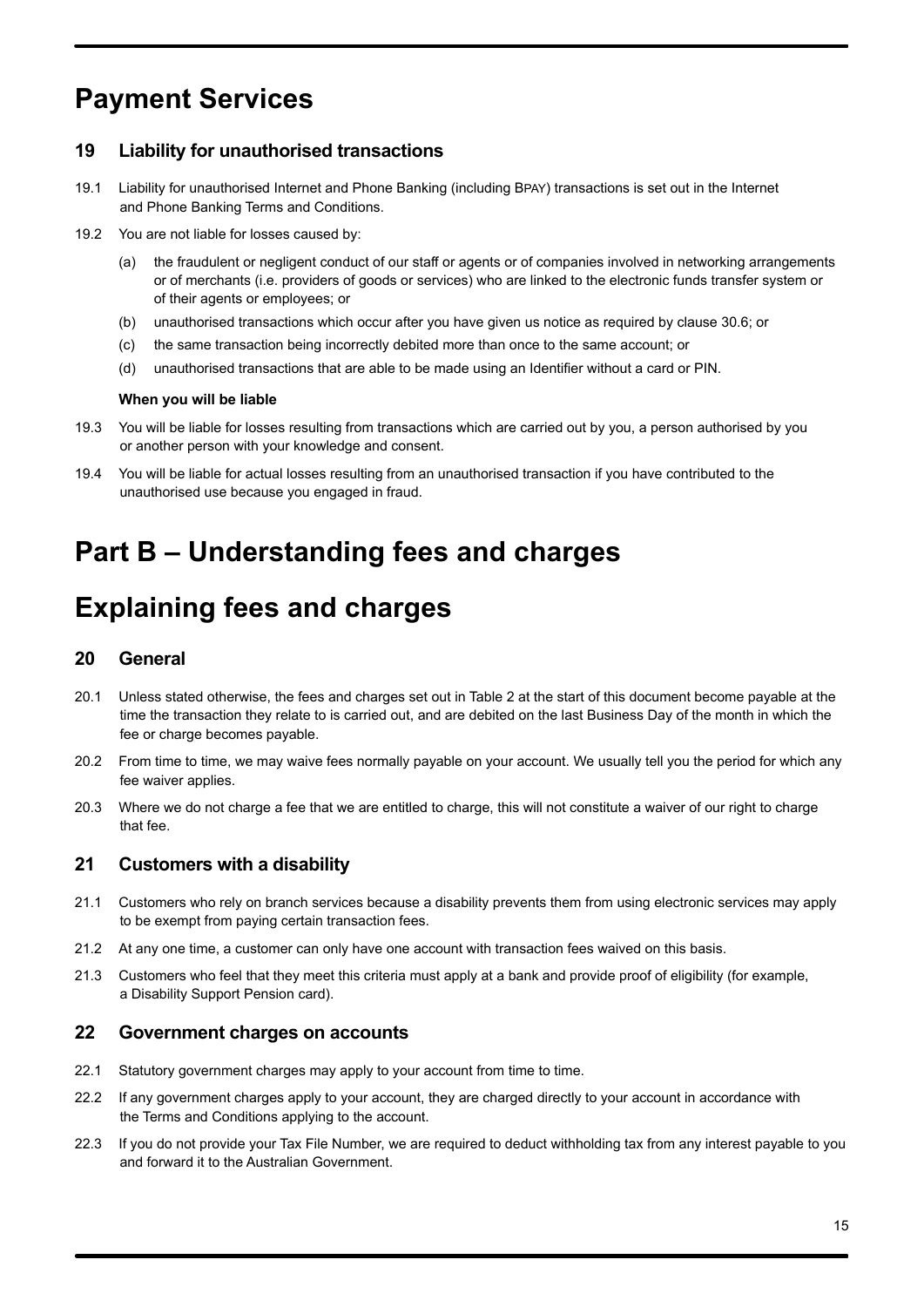# **23 Fees for services relating to accounts**

23.1 Unless noted otherwise, all fees and charges for the following account services are debited to your account at the time the transaction or event occurs.

| <b>Account service</b>                                                                                                                                                                                                                               | <b>Amount</b>                                     |  |
|------------------------------------------------------------------------------------------------------------------------------------------------------------------------------------------------------------------------------------------------------|---------------------------------------------------|--|
| Overseas telegraphic transfer (plus applicable overseas bank charges)                                                                                                                                                                                | \$10 per transfer in foreign currency             |  |
| Requested using Internet Banking                                                                                                                                                                                                                     | \$20 per transfer in Australian<br><b>Dollars</b> |  |
| Cancellation and return of funds (plus overseas bank charges)                                                                                                                                                                                        | \$25                                              |  |
| • Requested using Internet Banking                                                                                                                                                                                                                   |                                                   |  |
| Trace on telegraphic transfer (plus overseas bank charges)<br>Requested using Internet Banking                                                                                                                                                       | \$25                                              |  |
| Dishonour Fee (periodical payments, direct debits and outward cheques)                                                                                                                                                                               | Nil                                               |  |
| Overdrawn Fee payable for each day that a transaction overdraws your account or<br>increases the amount already overdrawn, is a withdrawal against uncleared funds, or<br>exceeds the available funds in the account at the time of the transaction. | \$15                                              |  |
| <b>Alerts Services</b>                                                                                                                                                                                                                               |                                                   |  |
| SMS Alert Fee (Usage Fee applying per SMS to all SMS Alert Services)                                                                                                                                                                                 | Nil                                               |  |
| <b>Email Alert Fee</b>                                                                                                                                                                                                                               | Nil                                               |  |
| Trace and Recall fee payable per trace or recall when you request a trace or recall on<br>an electronic third party transfer or BPAY transaction                                                                                                     | \$16                                              |  |
| Inward telegraphic transfer (plus overseas bank charges)                                                                                                                                                                                             |                                                   |  |
| Pension paid to a nominated Retirement Access Plus account                                                                                                                                                                                           | Nil                                               |  |
| Otherwise credited to an account                                                                                                                                                                                                                     | \$12                                              |  |
| All other Inward telegraphic transfers                                                                                                                                                                                                               | \$38                                              |  |
| Garnishee fee                                                                                                                                                                                                                                        |                                                   |  |
| Supreme Court                                                                                                                                                                                                                                        | \$20.50                                           |  |
| <b>District</b>                                                                                                                                                                                                                                      | \$20.50                                           |  |
| Local Court                                                                                                                                                                                                                                          | \$14                                              |  |
| Multiple credits (includes payroll credits). Payable per credit:                                                                                                                                                                                     |                                                   |  |
| Cheque drawn on your account                                                                                                                                                                                                                         | \$1.50                                            |  |
| Cheque drawn on other institution per credit                                                                                                                                                                                                         | \$5                                               |  |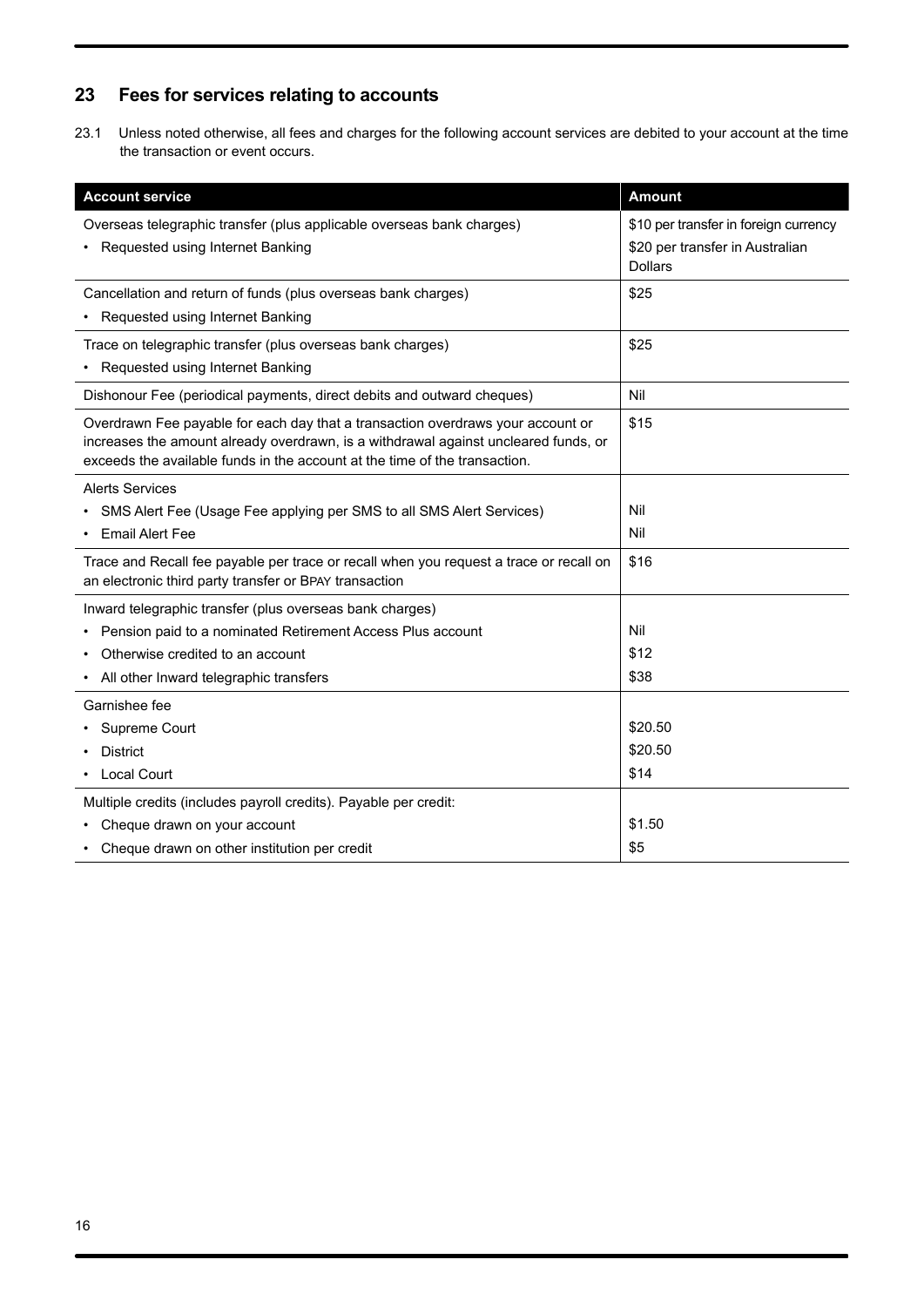# <span id="page-16-0"></span>**Charges for special services**

# **24 Fees for general banking services**

24.1 The following fees and charges are payable for banking services that are not related to your account. Unless noted otherwise, all fees and charges for the following special services are debited to your account at the time the transaction or event occurs.

| <b>Payment Services</b>                                                                                                                                       |                               |  |  |
|---------------------------------------------------------------------------------------------------------------------------------------------------------------|-------------------------------|--|--|
| Bank Cheque (staff assisted)                                                                                                                                  | \$10                          |  |  |
| Payable for the issuance of a bank cheque, or a bank cheque replacement if the<br>amount of the cheque is changed.                                            |                               |  |  |
| (Fee does not apply when cheque is drawn directly from a Fixed Term account in<br>customer's name within 14 days of the account maturing)                     |                               |  |  |
| Deposit/transfer to another financial institution other than a direct debit<br>(you must provide a deposit slip provided by the other financial institution). |                               |  |  |
| Customer                                                                                                                                                      | Nil                           |  |  |
| Non-customer                                                                                                                                                  | Nil                           |  |  |
| Real Time Gross Settlement (RTGS) fee per successful transfer                                                                                                 | \$35                          |  |  |
| Trace on Real Time Gross Settlements                                                                                                                          | \$27                          |  |  |
| Bill Payment/transfer to other account when request made by phone or fax                                                                                      | \$5.40                        |  |  |
| Bills for Collection – closing an account on advice from other bank                                                                                           | \$5.40                        |  |  |
| Coin Handling fee                                                                                                                                             |                               |  |  |
| Customers:                                                                                                                                                    | Nil                           |  |  |
| • Sorted and Bagged                                                                                                                                           | Not accepted                  |  |  |
| Unsorted and Unbagged                                                                                                                                         |                               |  |  |
| Non-Customers:                                                                                                                                                |                               |  |  |
| • Sorted and Bagged                                                                                                                                           | 6% of amount                  |  |  |
| Unsorted and Unbagged                                                                                                                                         | Not accepted                  |  |  |
| Change supplied (per bag/roll)                                                                                                                                | \$0.50 (min \$2)              |  |  |
| <b>Card Services</b>                                                                                                                                          |                               |  |  |
| Card replacement (sent to an address within or outside Australia)                                                                                             | Nil (courier costs may apply) |  |  |

| Document Requests (charged per voucher request)                                                                                                                                                                                                    |         |  |  |
|----------------------------------------------------------------------------------------------------------------------------------------------------------------------------------------------------------------------------------------------------|---------|--|--|
| Search Fee<br>A search fee applies to all businesses, trading names or companies opening an<br>account, or to confirm any changes in name, directorship or structure.<br>Where multiple searches are required, then the fee is charged per search. | \$50    |  |  |
| Duplicate Visa voucher                                                                                                                                                                                                                             | \$10.50 |  |  |
| Copy of deposit or withdrawal slip                                                                                                                                                                                                                 | \$15    |  |  |
| Copy of personal or bank cheque after it has been presented                                                                                                                                                                                        | Nil     |  |  |
| Duplicate account statement                                                                                                                                                                                                                        | Nil     |  |  |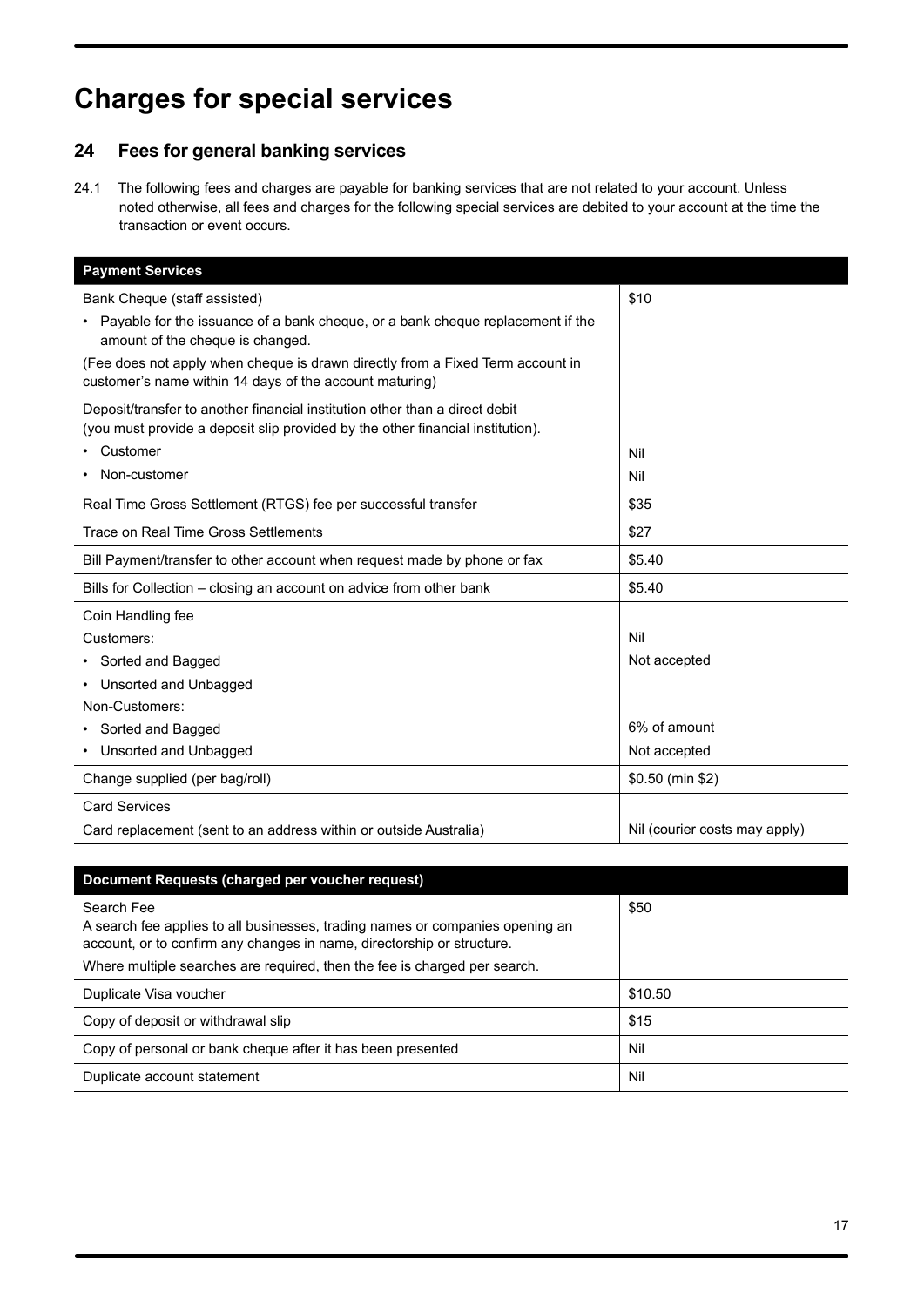| <b>Other Services</b>                                                                                |                            |  |
|------------------------------------------------------------------------------------------------------|----------------------------|--|
| Certificate of account balances (per certificate)                                                    | Nil                        |  |
| <b>Audit Certificate</b>                                                                             |                            |  |
| (refer to Miscellaneous Service Fee)                                                                 |                            |  |
| Bank Guarantee Maintenance fee (charged half-yearly in advance – min \$60)                           | 0.75% of guaranteed amount |  |
| Miscellaneous Service fee                                                                            | \$65/hr (min \$32.50)      |  |
| Other than:                                                                                          |                            |  |
| Trace of personal or bank cheque after it has been presented<br>(Cheque copy must be obtained first) | \$35 per item              |  |
| Over-the-counter statement                                                                           | Nil                        |  |
| Personalised deposit book                                                                            | Nil                        |  |
| <b>Fees Applicable to Privacy Access Requests</b>                                                    |                            |  |
| Category On Access Request Form                                                                      | Applicable Fee             |  |
| Name/Address Personal Details                                                                        |                            |  |
| <b>Card Personal Details</b>                                                                         |                            |  |
| <b>Account Information</b>                                                                           | Nil                        |  |
| Loan Credit Information Details                                                                      |                            |  |
| Personal Correspondence Details                                                                      |                            |  |
| Other                                                                                                |                            |  |
| <b>Bank Draft Services</b>                                                                           |                            |  |
| Issue of bank draft (regardless of currency or amount)                                               | \$25                       |  |
| Repurchase (when draft is presented over counter)                                                    | \$20                       |  |
| Replacement/stop payment/amendment/refund of bank draft<br>(plus overseas bank charges)              | \$38                       |  |
| Advise fate/trace on a bank draft (plus overseas bank charges)                                       | \$27                       |  |
| <b>Overseas Services</b>                                                                             |                            |  |
| Overseas telegraphic transfer (plus overseas bank charges)                                           |                            |  |
| Staff assisted                                                                                       | \$32                       |  |
| Amendment to payment details (plus overseas bank charges)                                            |                            |  |
| Staff assisted                                                                                       | \$21                       |  |
| Call centre staff assisted                                                                           | \$15                       |  |
| Cancellation and return of funds (plus overseas bank charges)                                        |                            |  |
| Staff assisted                                                                                       | \$32                       |  |
| Trace on telegraphic transfer (plus overseas bank charges)<br>• Staff assisted                       | \$27                       |  |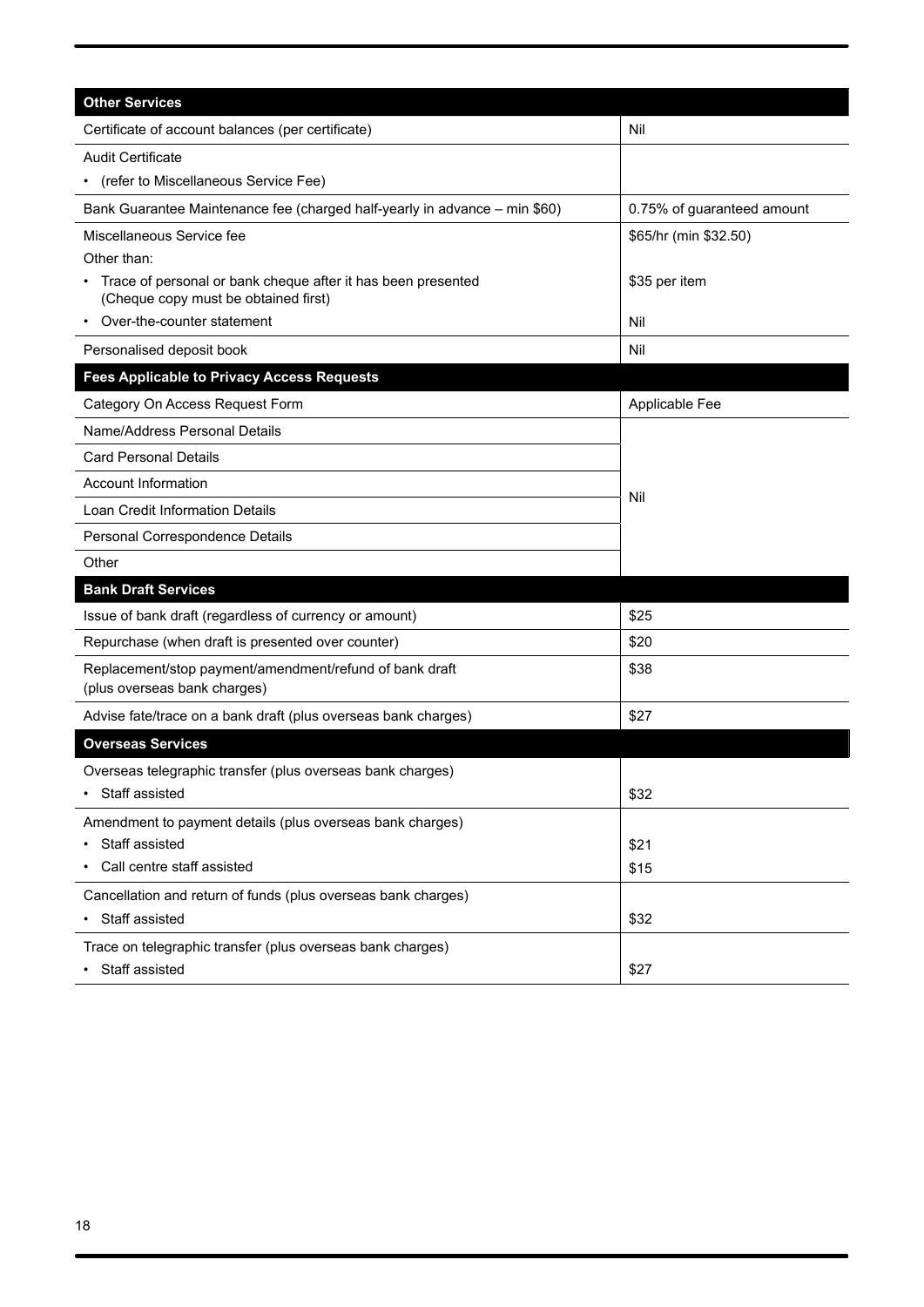# <span id="page-18-0"></span>**Part C – Other important things to understand**

# **General terms**

# **25 Deposits**

- 25.1 Funds deposited to your account by cheque will not be available for withdrawal until we treat the funds as cleared (this ordinarily takes 3 Business Days). We may refuse to accept any cheque for deposit. If the cheque is deposited through one of our agents, the clearance time may be longer.
- 25.2 You may request us to specially clear a cheque you have deposited into your account.
- 25.3 We accept large deposits of coins if they are counted and given to us in bags we provide. We may accept other large deposits of coins, but may ask you to call at a time convenient to our branch, and we may charge a fee. Deposits of coins cannot be left at the branch for counting while you are not present.
- 25.4 In some cases, other financial institutions will accept deposits of cheques or cash for the credit of an account with us. We recommend that you not make deposits to your account at other financial institutions. We rely on the other financial institutions to inform us that any cheque you deposit is presented and if the cheque is dishonoured. This is why clearance times for these cheques are significantly longer. The other financial institution does not tell us whether you deposit cheques or cash. So, cash deposits at other financial institutions take as long to clear as cheque deposits.
- 25.5 If you make a deposit at a St.George, BankSA or Bank of Melbourne branded Smart ATM, the amount of your deposit is subject to verification by us. The amount validated by the ATM then agreed by the depositor is the amount that will be credited to your account.

When depositing into a St.George, BankSA or Bank of Melbourne branded Smart ATM:

- cash deposits are credited to your account on that day\*;
- cheque deposits are credited to your account that day but are not available for withdrawal until all funds have been cleared.

If you make a deposit at a St.George, BankSA or Bank of Melbourne branded online Coin Deposit Machine (CDM) the amount of your deposit is subject to verification by us. The amount validated by the online CDM is the amount that will be credited to your account. When depositing coins into a St.George, BankSA or Bank of Melbourne branded online CDM coin deposits are credited to your account on the day\* the deposit is made.

Within any 24 hour period, a deposit limit may apply to the cash that can be deposited at a Smart ATM, CDM or Bank@Post. Such cash deposit limits may change from time to time at our discretion. For Smart ATM and CDM cash deposit limits, processing and cut off times visit our website and search 'Our ATM' or visit your local branch.

\*Processing and cut off times will vary depending on the time of day the cash deposit is made.

25.6 You can make deposits by posting a cheque to our address set out in your account statements.

# **26 Deposits in foreign currencies**

26.1 An account is an Australian dollar account. If we receive an amount or item in a foreign currency for deposit to your account (including a telegraphic transfer or cheque drawn in foreign currency) we will convert the foreign currency amount into Australian dollars using the retail exchange rate that we make available for the foreign currency on that day. Visit any branch for more information about exchange rates that we offer. Additional fees may also apply.

# **27 Direct debit terms and conditions**

- 27.1 If direct debit arrangements are available for your account, you may authorise a merchant to debit funds from your account directly at set times, by using your BSB and account number.
- 27.2 We will promptly process:
	- any instruction by you to cancel a direct debit request relevant to a banking service we provide to you; or
	- a complaint by you that a direct debit was unauthorised or otherwise irregular.

When you contact us to request a direct debit cancellation, we can complete the request on your behalf and forward it to the authorised party. We are unable to accept a request to stop a payment made under a direct debit arrangement after we have debited the payment from your account.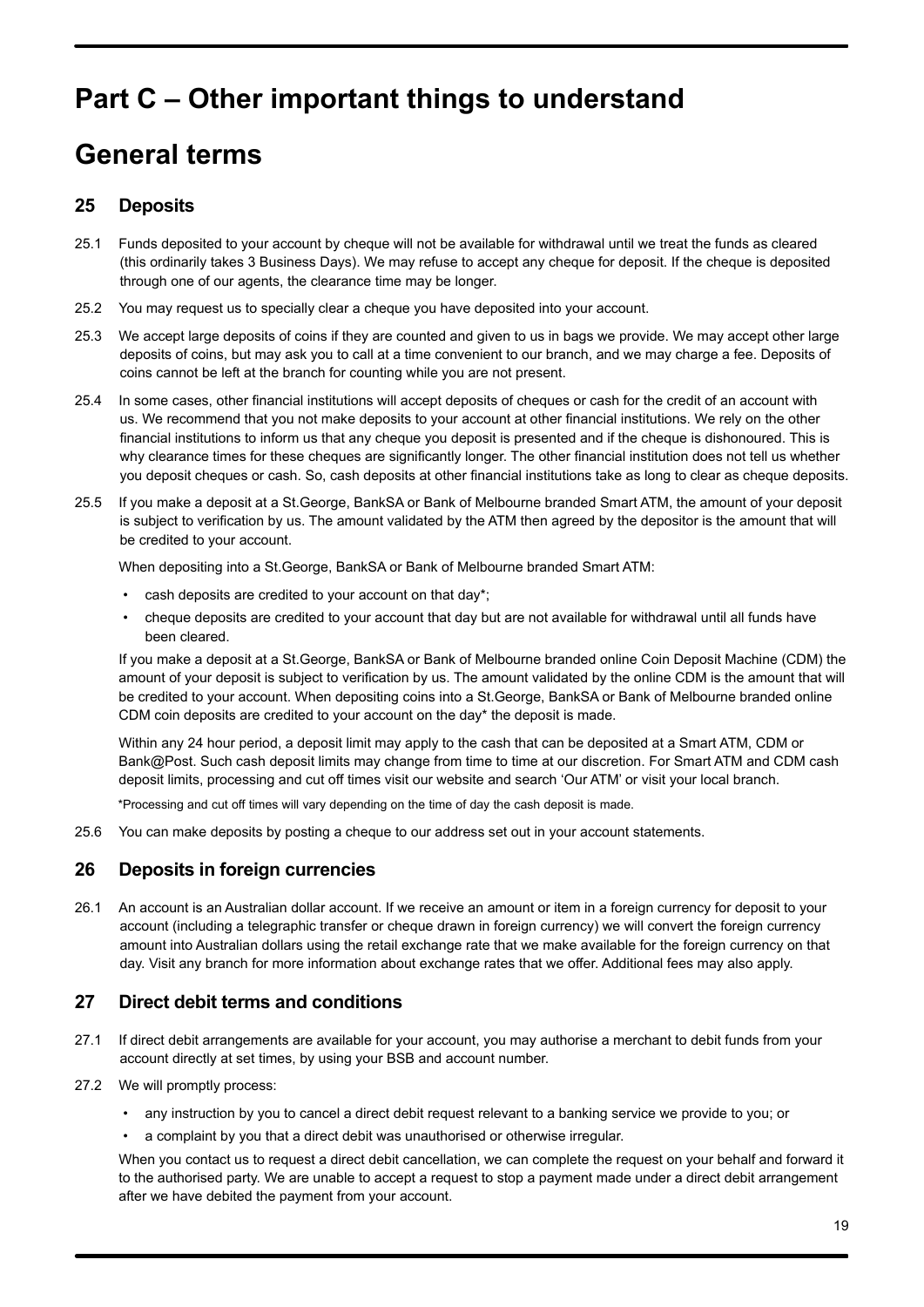27.3 We may decide not to make a direct debit if the Available Balance is not sufficient to cover the payment when the debit is to be made. We do not have to inform you if a direct debit is not made.

We may debit your account for any fees or charges passed on to us by another financial institution as a result of a direct debit.

If a direct debit is due to be made on a day that is not a Banking Business Day, we make the direct debit on the next Banking Business Day.

27.4 If your account is closed you agree to notify in writing all merchants whom you have authorised to make direct debits on your account. If you do not notify all merchants, we may continue to pay amounts drawn by merchants under the direct debit authority you gave the payee and debit those amounts to another account in your name.

### **28 Recurring payments terms and conditions**

 Recurring payment is a payment that you have authorised a third party to charge your Visa Debit Card or Freedom Card number. You'll need to contact the merchant to request to cancel a recurring payment.

 Unlike direct debits, we are unable to cancel a recurring payment on your behalf. You should contact the authorised party yourself. Until you cancel your authority, the merchant is entitled to request us to debit the account and we are obliged to process this request.

 If the merchant does not comply with your request to cancel the authority, you must provide us with a copy of the correspondence with the merchant to enable us to dispute the relevant transaction(s) on your behalf.

### **29 Bonus Interest**

 If Bonus Interest is available for your account, you qualify for a bonus interest rate above the interest rate that would otherwise apply to your account in a month if, throughout the month:

- (a) at least one deposit is made to your account;
- (b) no withdrawals are made from your account; and
- (c) you maintain the required minimum balance in your account.

 The bonus interest rate for each day can be found on our website, on your account statement, in Internet Banking or by contacting Phone Banking.

# **30 Security of your card and PIN**

30.1 Where you have a card with us, the security of your card and PIN is very important as they are comparable to your signature on a cheque. You must make every effort to see that your card and any record of your PIN are not misused, lost or stolen.

#### 30.2 You must:

- (a) sign your card as soon as you receive it;
- (b) not record your PIN on your card or on any article normally carried with your card and which is liable to loss or theft with your card;
- (c) not permit any other person to use your card;
- (d) not disclose your PIN or make it available to any other person (including a family member, a friend or one of our staff); and
- (e) use care to prevent anyone else seeing your PIN being entered in a Terminal.
- 30.3 We give you the additional convenience and security of beingable to personally select your own PIN (which may be a word or number). We strongly recommend that you select a PIN that you can remember without needing to make a written record of it or anything which reminds you of it.
- 30.4 If you require a memory aid to recall your PIN you may make such a record provided the record is reasonably disguised. However, we do not consider that the following examples provide a reasonable disguise and you agree:
	- (a) not to record your disguised PIN on your card;
	- (b) not to disguise your PIN by reversing the number sequence;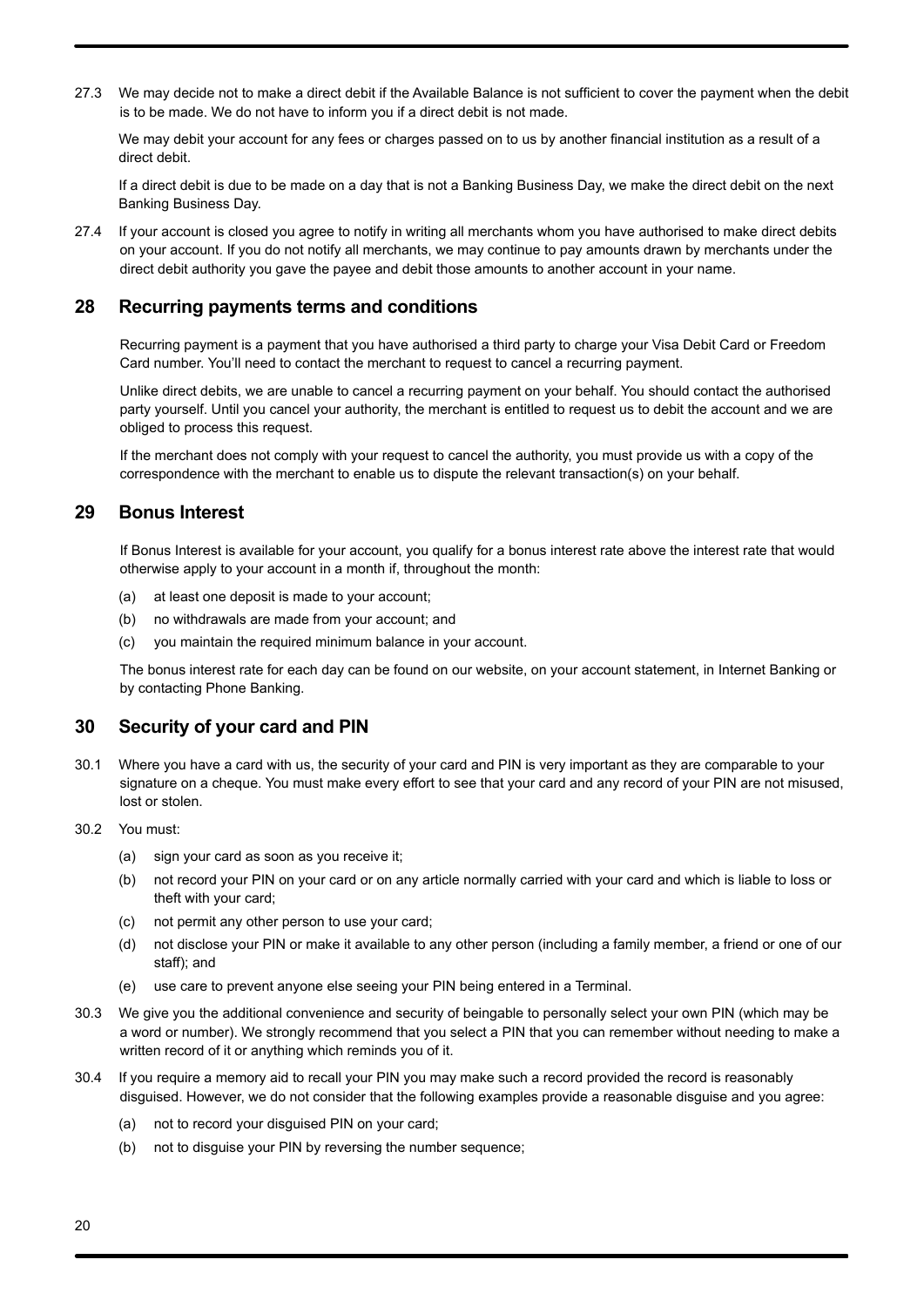- (c) not to describe your disguised record as a "PIN record" or similar;
- (d) not to disguise your PIN using alphabetical characters or numbers: A=1, B=2, C=3, etc;
- (e) not to select or disguise your PIN using any of the following combinations (or parts of them):
	- (i) dates of birth;
	- (ii) personal telephone numbers;
	- (iii) car registration numbers;
	- (iv) family members' names;
	- (v) social security numbers;
	- (vi) licence numbers; and
- (f) not to store your PIN in any low security electronic device of any kind, such as (but not limited to):
	- (i) mobile telephones;
	- (ii) personal computers; and
	- (iii) electronic organisers.
- 30.5 There may be other forms of disguise which may also be unsuitable because of the ease of another person working out your PIN. You must exercise extreme care if you decide to record a memory aid for your PIN.

Please note: liability for losses resulting from unauthorised transactions is determined under the relevant provisions of the ePayments Code (where that Code applies), notwithstanding the obligations listed above.

#### **If you lose your card or your PIN is revealed or you suspect unauthorised transactions**

- 30.6 You must tell us as soon as possible if your card is lost or stolen or you suspect that your PIN is known to someone else or you suspect any unauthorised use of the card or that unauthorised transactions have been made.
- 30.7 You may notify us by calling us. We may ask you to confirm in writing any verbal notice you give us. This will help us to deal effectively with your report (although failing to do so will not affect your liability for unauthorised transactions).
- 30.8 If you do not notify us you may be liable for unauthorised use see clause 31.
- 30.9 If you are unable to report to us because our facilities are unavailable, you are not liable for any unauthorised transaction which could have been prevented if you had been able to tell us, provided you tell us within a reasonable time after our facilities become available again. If a card which has been reported lost or stolen is recovered, it must not be used again. Cut it up and return it to us.

# **31 Liability for unauthorised EFT transactions**

- 31.1 You are not liable for unauthorised transactions by use of a card and PIN if it is clear you did not contribute to losses resulting from those transactions. Otherwise, your liability for unauthorised transactions by use of card and PIN will normally be limited to:
	- (a) \$150;
	- (b) the balance of the EFT Accounts on which the unauthorised transactions were made and to which you have access by use of your card and PIN; or
	- (c) the actual loss incurred before you notify us under clause 30.6 (excluding that portion of the loss incurred on any one day which exceeds the applicable daily transaction limit),

whichever is the smallest amount. In some circumstances, you may be liable for a greater amount of unauthorised transactions.

- 31.2 You are not liable for losses caused by:
	- (a) for transactions requiring the use of a card or card and PIN, unauthorised transactions before you receive your card and PIN; or
	- (b) unauthorised transactions made with a card or PIN that is forged, faulty, expired or cancelled; or
	- (c) unauthorised transactions that are able to be made using a card and not a PIN, provided you did not unreasonably delay in reporting the loss or theft of the card.

#### **When you will be liable**

31.3 You will be liable for actual losses resulting from an unauthorised transaction if you have contributed to the unauthorised use because you: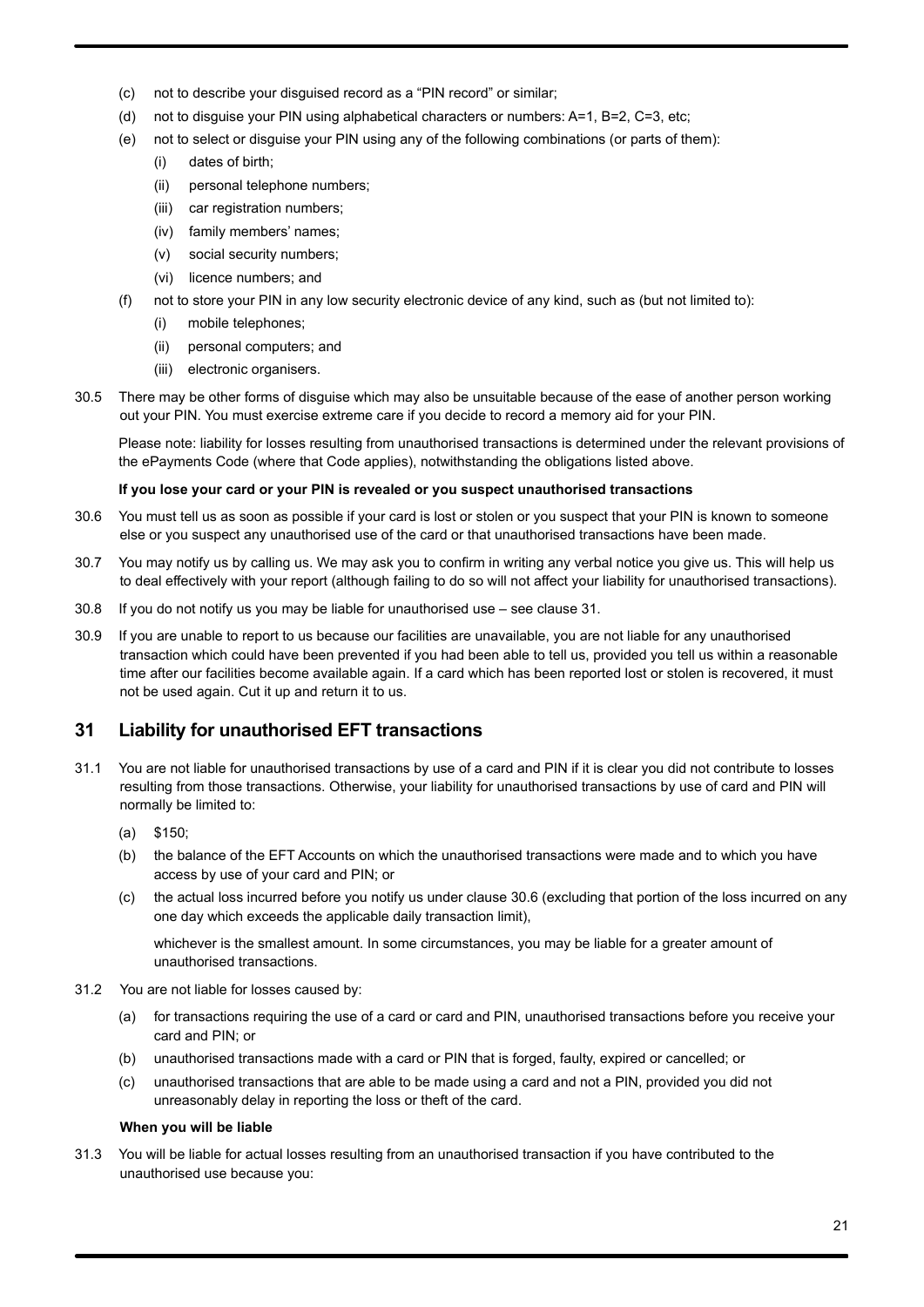- (a) voluntarily disclosed your PIN to anyone, including a family member or friend;
- (b) indicated your PIN on your card;
- (c) kept a record of your PIN (without making any reasonable attempt to disguise the PIN) with any article carried with your card or liable to loss or theft simultaneously with your card;
- (d) selected a PIN which represents your birth date or an alphabetical code which is recognisable as part of your name immediately after you were specifically instructed not to select such a PIN and warned of the consequences of doing so;
- (e) left a card in an ATM (provided the ATM incorporates reasonable safety standards that mitigate the risk of a card being left in an ATM); or acted with extreme carelessness in failing to protect the security of your PIN.
- 31.4 Your liability under clause 31.3 will not exceed the smallest of:
	- (a) the actual loss incurred up to the time we are notified of the loss or theft of your card wand/or PIN or the time we are notified of the existence of unauthorised transactions;
	- (b) the funds available in your EFT Accounts including any agreed line of credit; or
	- (c) the total amount you would have been allowed to withdraw on the days that unauthorised use occurs.
- 31.5 You will be liable if you have contributed to the unauthorised use because you unreasonably delayed in notifying us that:
	- (a) your card has been lost, stolen or misused; or
	- (b) your PIN has become known to someone else.
- 31.6 You will be liable for any losses directly attributed to that delay that were incurred before notification. Your liability for these losses will not exceed the smallest of:
	- (a) the actual loss which could have been prevented from occurring in the period between when you became aware (or should reasonably have become aware)of the events described above and the time we were actually notified;
	- (b) the funds available in your EFT Accounts (including any agreed line of credit); or
	- (c) the total amount you would have been allowed to withdraw on the days that unauthorised use occurs.
- 31.7 You will not be liable under clause 31.3 or clause 31.5 for losses incurred on any accounts which we had not agreed could be accessed by using your card and/or PIN. Your liability under clause 31.3 is also subject to us proving on the balance of probability that you contributed to the losses in one or more of the deposits ways described in clause 31.3.
- 31.8 Your liability for losses from unauthorised transactions will not exceed the amount of the loss that would result after the exercise of any claim or other right we have under the rules of the card scheme against any other party to the card scheme (whether or not that claim or other right is actually exercised).
- 31.9 Liability for unauthorised transactions is subject to the ePayments Code. Liability for unauthorised transactions conducted by the use of a card and that require a manual signature are not subject to the ePayments Code and are covered by this clause 31.9. Clause 30 sets out your obligations for maintaining the security of your card. Clauses 30.6 to 30.9 set out your obligations if you lose your card or if your card is stolen. Please read clause 30 carefully.

If you do not meet the obligations in clauses 30.1 to 30.5, you are liable for any unauthorised transactions conducted by use of a card and that required a manual signature. Also, you are liable for any unauthorised transactions, conducted by use of a card and that required a manual signature, made prior to you notifying us that your card is lost or stolen. You are not liable for losses caused by:

- (a) unauthorised transactions which occur after you have given us notice in accordance with clause 30.6;
- (b) unauthorised transactions before you receive your card; or
- (c) the same transaction being incorrectly debited more than once to the same account.

# **32 Using a Terminal**

- 32.1 When you use a card or card and PIN at a Terminal, you authorise us to act on the instructions entered into the Terminal.
- 32.2 We may impose limits on your card and PIN transactions, including daily transaction limits. Details of limits we impose are set out in the front of this document, and are available by visiting our website.

Transaction limits apply to the use of a card to make a Contactless transaction at a Contactless terminal. We will notify you of any such limit if your card is capable of making a Contactless transaction.

32.3 A card may be deactivated or retained in a Terminal if you enter an incorrect PIN three times during the one day at any combination of Terminals.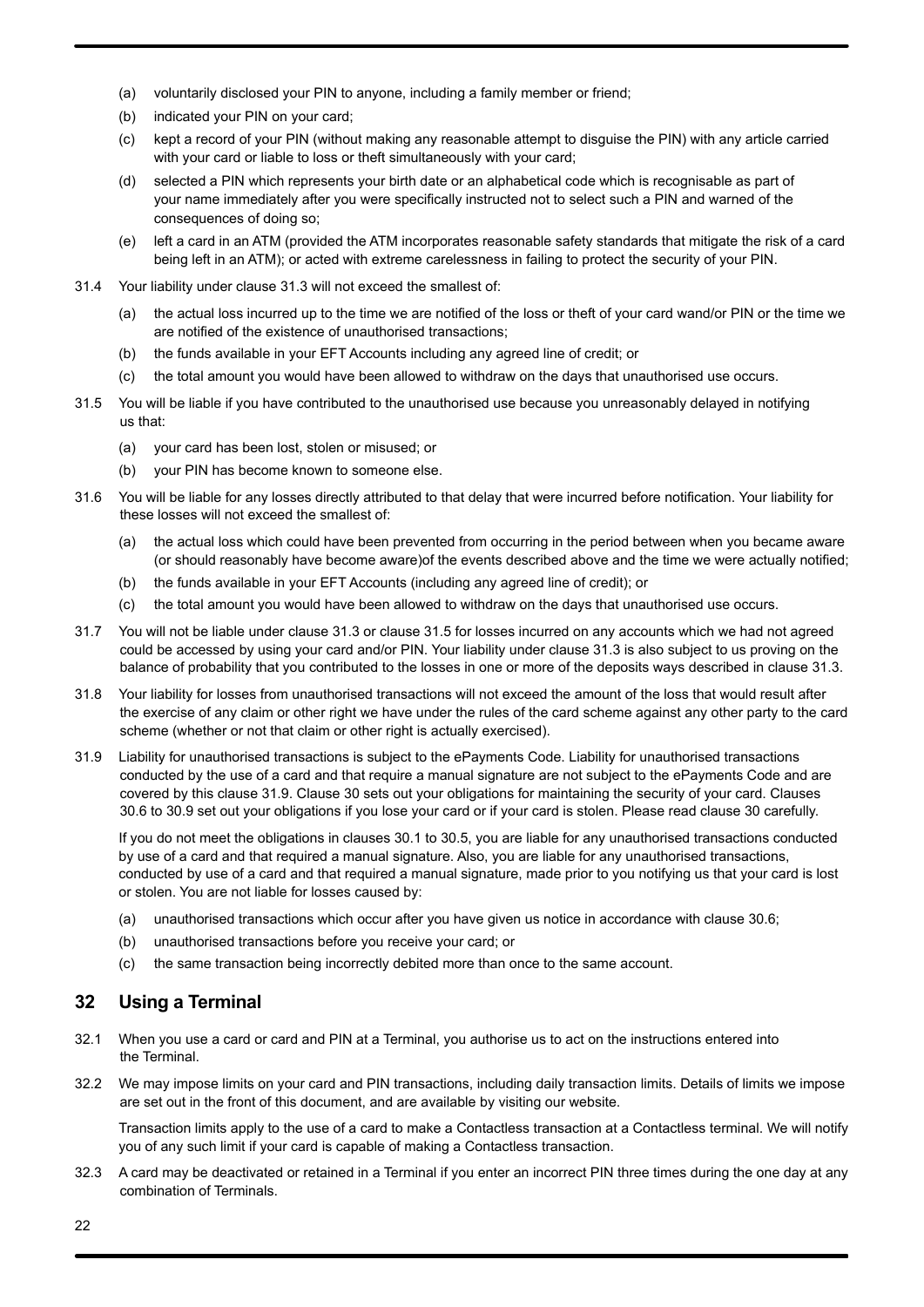- 32.4 Money is at your risk when it becomes visible or available to you at an ATM.
- 32.5 There may be short periods when transactions will not be available when we are maintaining our systems. If it is not possible to carry out the instructions you give a Terminal using your card, the transaction will not be accepted.
- 32.6 A transaction made at a Terminal is processed as soon as practicable after the transaction. This is not necessarily the same day as the transaction.
- 32.7 You should ensure that the transaction amount is correct before you sign any vouchers or transaction records given to you by merchants or financial institutions, or use your card at a Contactless terminal and before you enter your PIN at a Terminal. By signing a voucher or transaction record or entering your PIN or otherwise using your card at a Terminal, you indicate your agreement that the transaction amount is correct.

### **33 Electronic banking system malfunction**

- 33.1 We are responsible for loss caused by the failure of our Electronic Equipment or the EFT System to complete a transaction accepted by our Electronic Equipment or the EFT System in accordance with your instructions.
- 33.2 Notwithstanding anything else in these terms and conditions, for transactions governed by the ePayments Code, we do not deny your right to consequential damages resulting from a malfunction of a system or equipment provided by a party to a shared electronic payments network that you are entitled to use pursuant to these terms and conditions (such as a merchant or us) except where you should reasonably have been aware that equipment or system was unavailable for use or malfunctioning, in which case our liability may be limited to the correction of any errors in your account, and the refund of any charges or fees imposed on you as a result.
- 33.3 We will correct the loss by making any necessary adjustment to the appropriate account (including adjustment of interest or fees as a result of the malfunction).

# **General matters**

# **34 Industry Codes**

34.1 The Australian Banking Association's banking code of practice as updated, and adopted by us, from time to time (Banking Code) sets out the standards of practice and service in the Australian banking industry for individuals and small business customers, and their guarantors who are individuals.

The relevant provisions of the Banking Code apply to the banking services referred to in this document. This means that we will comply with the Banking Code, where it applies to the banking services provided to you.

You can view a copy of the Banking Code on our website or ask us for a hard copy in branch or over the phone.

Up to date information on current standard fees, charges and any interest rates are available on request.

34.2 We warrant that we will comply with the ePayments Code where it applies.

#### **35 Changes to the Terms and Conditions**

- 35.1 The Terms and Conditions can be changed by us at any time.
- 35.2 Unless otherwise specified, we will give notice of any change to the Terms and Conditions in accordance with the times set out in the table below, and in the manner described in clause 36. However, advance notice may not be given where a change has to be made because of an immediate need to maintain or restore the security of our systems or your account. We may give you a shorter notice period, or no notice, of an unfavourable change if it is reasonable for us to manage a material and immediate risk.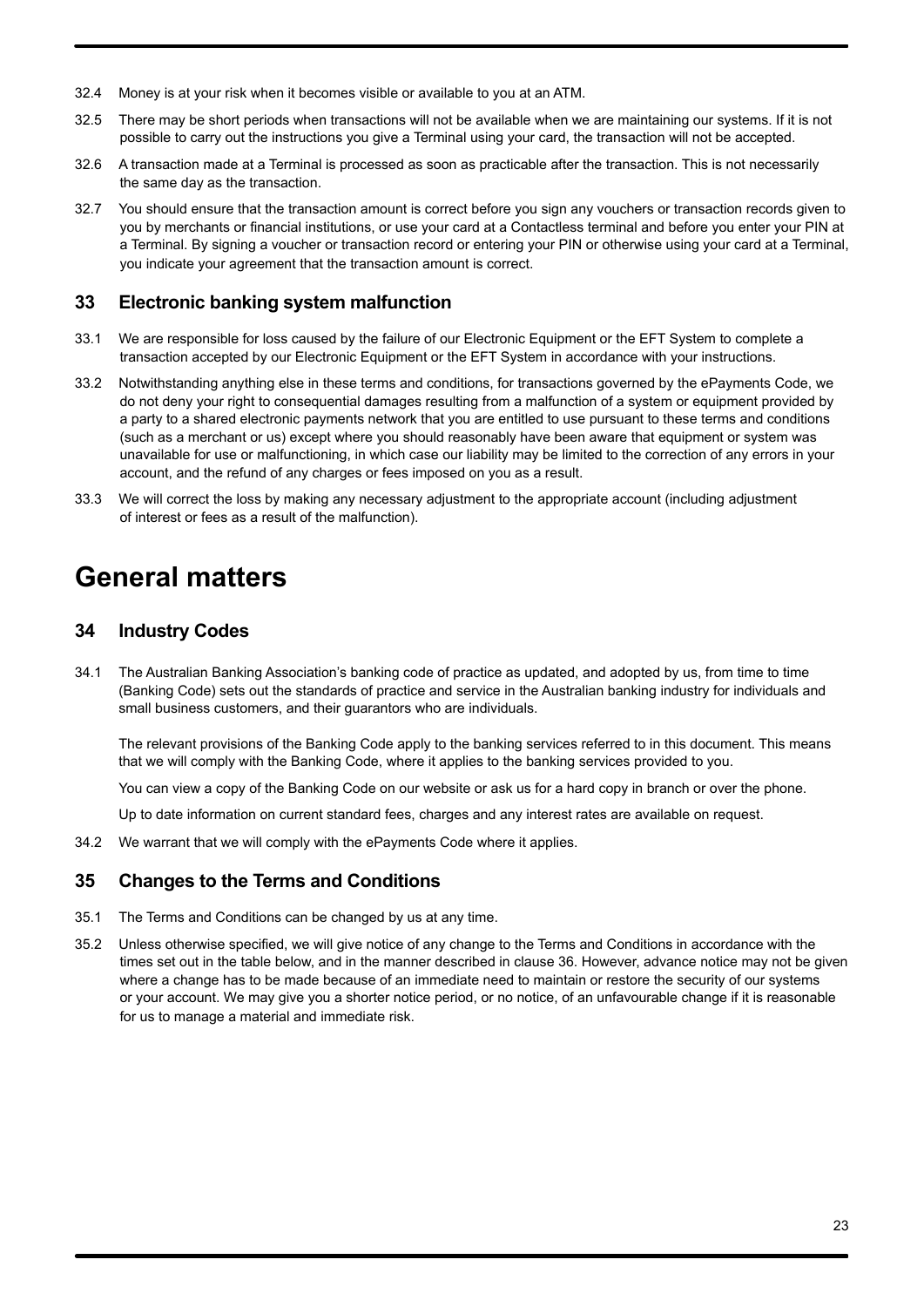We may also make any other changes to the terms and conditions without your consent at any time:

- as a result of any change or anticipated change in:
	- circumstances relating to the account or product or service such as, for example, changes in technology or our systems or procedures or product mix or changes to the risks of, or the features or benefits of, the account or product or service; or
	- our structure or financial position, including our cost of funds and liquidity; or
	- industry, market or best practice; or
- for prudential reasons; or
- if we reasonably think the change should be made:
	- to meet our legal obligations or as a result of any change or anticipated change to a relevant law, code of guidance; or
	- to reflect judgments of any court or tribunal or guidance or views of any regulator or external dispute resolution service of which we are a member; or
	- to correct errors, inaccuracies or ambiguities; or
	- to streamline the administration of the account or product or service; or
	- on the basis that it is impractical for us to continue without the change; or
	- for reasons of security; or
- to make them clearer or simpler.

|                                                                                                                    |       | Type of change or event                                                                                           | Notification we will give you                                                                                                                                                                                                               |
|--------------------------------------------------------------------------------------------------------------------|-------|-------------------------------------------------------------------------------------------------------------------|---------------------------------------------------------------------------------------------------------------------------------------------------------------------------------------------------------------------------------------------|
| A. If we:                                                                                                          |       |                                                                                                                   | At least 30 days before the change takes effect.                                                                                                                                                                                            |
| (a)                                                                                                                |       | introduce a new fee or charge (other than a<br>government fee or charge, see clause 36.6); or                     |                                                                                                                                                                                                                                             |
| (b)                                                                                                                |       | increase any fee or charge (other than a government<br>fee or charge, see clause 36.6); or                        |                                                                                                                                                                                                                                             |
| (c)                                                                                                                |       | change the method of calculating interest; or                                                                     |                                                                                                                                                                                                                                             |
| (d)                                                                                                                |       | change the frequency that interest is debited or<br>credited; or                                                  |                                                                                                                                                                                                                                             |
| (e)                                                                                                                |       | change the minimum balance to which the<br>account-keeping fee applies; or                                        |                                                                                                                                                                                                                                             |
| (f)                                                                                                                |       | change the balance ranges within which interest<br>rates apply to your account; or                                |                                                                                                                                                                                                                                             |
| (g)                                                                                                                |       | in relation to an EFT Transaction:                                                                                |                                                                                                                                                                                                                                             |
|                                                                                                                    | (i)   | impose or increase charges for the issue or<br>replacement of a card or Code to perform<br>and EFT Transaction;   |                                                                                                                                                                                                                                             |
|                                                                                                                    | (ii)  | increase your liability for losses relating to EFT<br>Transactions: or                                            |                                                                                                                                                                                                                                             |
|                                                                                                                    | (iii) | vary the daily or periodic transaction limits<br>on EFT Transactions, Payment Service or<br>Electronic Equipment. |                                                                                                                                                                                                                                             |
|                                                                                                                    |       | B. If we make any other change to interest rates.                                                                 | On or before the day the change takes effect.                                                                                                                                                                                               |
| C. The introduction of, or change to, a government fee or<br>charge that is payable directly or indirectly by you. |       |                                                                                                                   | In advance of the change, or reasonably promptly after the<br>government, a government agency or representative body<br>notifies us, unless the change has been published by the<br>government, a government agency or representative body. |
| D. If we make any other change.                                                                                    |       |                                                                                                                   | As soon as reasonably possible (which may be before or<br>after the change is made) or, if we believe the change is<br>unfavourable to you, at least 30 days before the change<br>takes effect.                                             |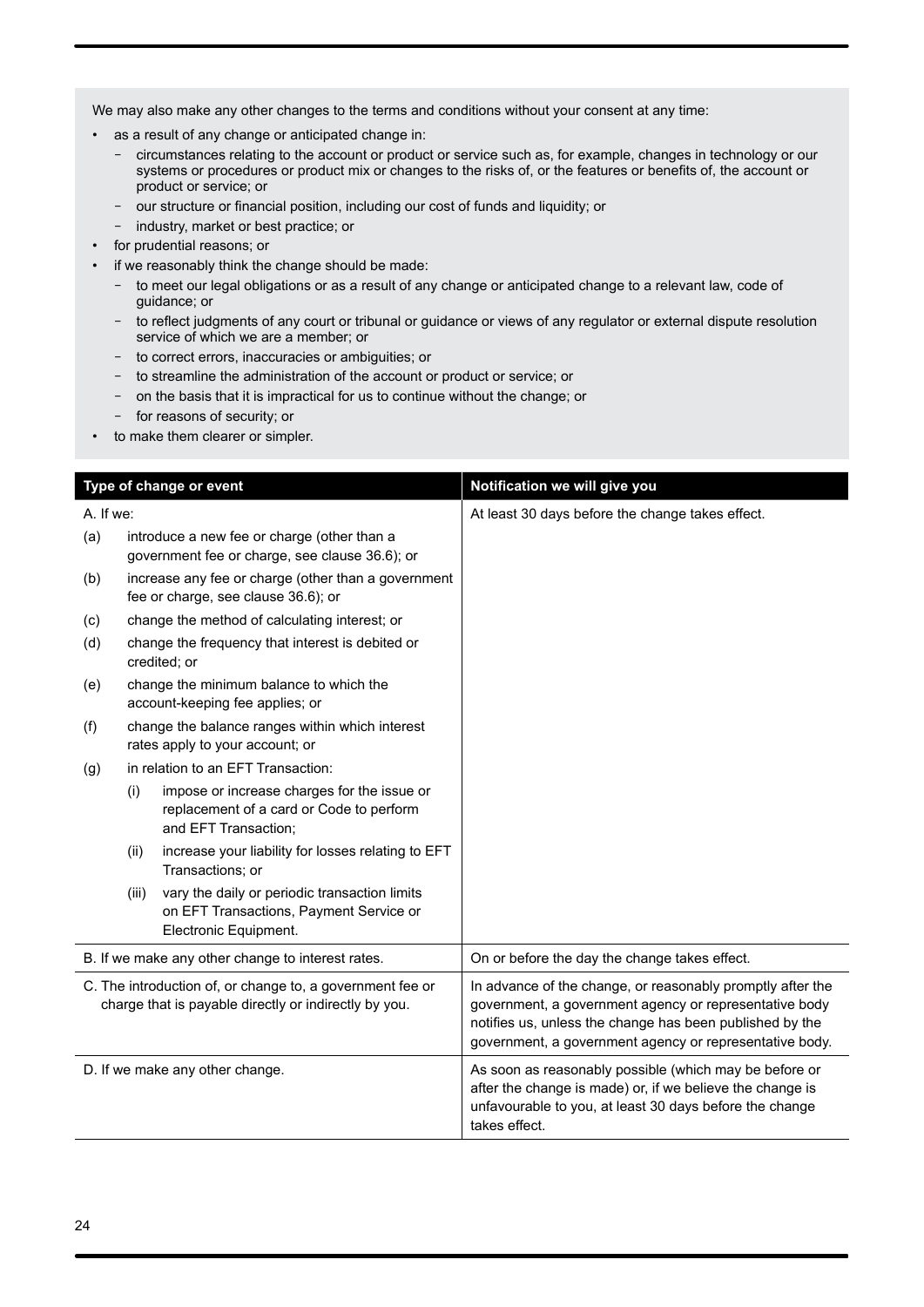# **36 Communications**

- 36.1 Communications relating to your account, including statements of account and notice of any changes to the Terms and Conditions, will be given in writing, or in any other way agreed with us.
- 36.2 We may give communications in writing to you directly or by media advertisement. If you agree, we may also give communications in writing electronically – see clause 36.7).
- 36.3 If we give you a written communication directly, we will send it to the most recent address you have given us. Where we send written notice by ordinary mail, we will regard that notice as given 5 Business Days after we post it.
- 36.4 You must ensure that your contact details are correct and up to date at all times, you can do this through Internet Banking or by calling us. You must promptly inform us of any change to your name or address. Please also notify us of any change to your legal status (including any change of name, bankruptcy or, if applicable, de-registration, winding up, dissolution or any analogous event). Depending on the nature of the change, we may ask that you provide us with further information. If we cannot locate you after having made reasonable efforts to do so, we may stop operations on your account until you give us your current contact details.
- 36.5 If your account is a joint account and all account holders live at the same address, you agree that one account holder will be appointed the agent of the other account holders for the purpose of receiving communications from us under this clause. This means that only one communication will be sent for your account.
- 36.6 If the government introduces or changes a government charge payable directly or indirectly by you, we will notify you in writing unless the introduction or change is publicised by a government, government agency or representative body. You agree to receive notice in these ways.
- 36.7 If you agree, we may use electronic means to communicate in writing with you. For example, sending you electronic statements, written notices or other communications about our products and services.
- 36.8 We need not give you any advance notice where a change has to be made because of an immediate need to maintain or restore the security of our systems or your account.
- 36.9 We may require any request from you to be in writing, and in a form acceptable to us.

Where Alerts Services are available for your account, you can set up an Alerts Service for that account using Internet Banking (including Mobile Banking). Once you are set up, we will provide you with information about your account by SMS or email or any other method of transmission as agreed between you and us to your electronic equipment.

The provisions relating to Alerts Services is set out in the Internet and Phone Banking terms and conditions.

# **37 Your privacy**

- 37.1 When you apply for an account or Payment Service from us, the application form contains a privacy statement which sets out in more detail how we use and when we disclose your personal information in relation to the particular account or Payment Service.
- 37.2 We handle your personal information in accordance with the privacy statement in the application form for your account or Payment Service applied for.

You can obtain a copy of the Privacy Policy by:

- visiting any branch;
- calling us;
- visiting our website
- 37.3 You agree that we may disclose to a Related Entity:
	- (a) information about you that is necessary to enable an assessment to be made of your total liabilities (present and future) to us and that Related Entity; and
	- (b) any other information concerning you, if the Related Entity provides financial services related or ancillary to those provided by us, unless you tell us not to. Please refer to the General Descriptive Information at the end of this document for information about how you may tell us not to disclose information.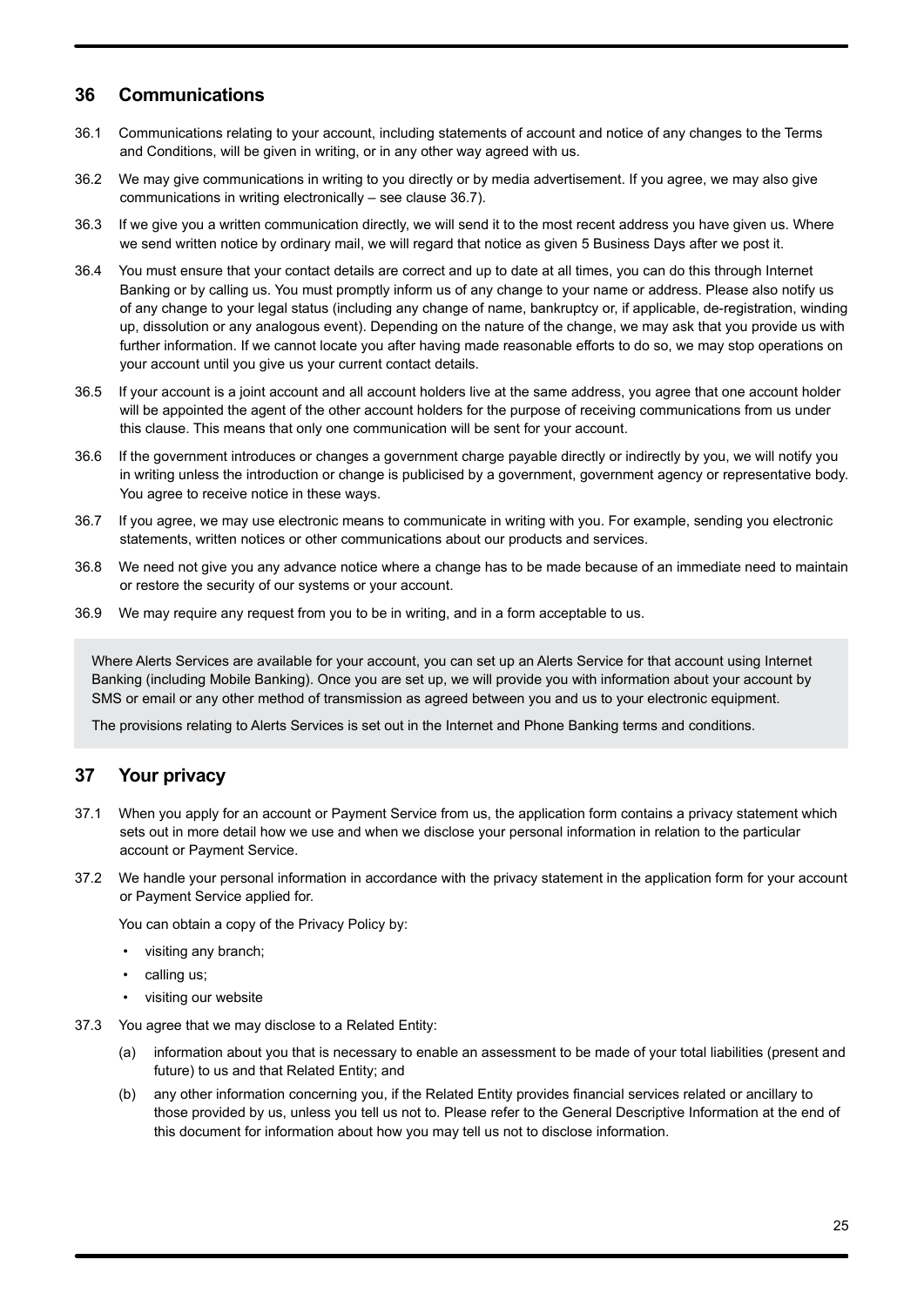- 37.4 We, or any Related Entity to whom we disclose information pursuant to clause 37.3, may disclose information about or provided by you to employees or outside contractors for the purpose of our or the Related Entity's businesses. Any outside contractor to whom we or a Related Entity disclose information will have access to that information only for the purpose of our or the Related Entity's business and will be strictly prohibited from using that information for any other purpose whatsoever.
- 37.5 You agree that we may disclose information about you in those cases where the *Privacy Act 1988* (Cth) permits disclosure of such information.
- 37.6 If your account is in more than one person's name or if there are additional card holders, you agree that each person may use your account and have access to information about your account without your or any additional card holder's consent.
- 37.7 You may ask us to provide you with our record of your personal information, your accounts held with us, and statements relating to those accounts. We will charge you our reasonable costs of supplying this information. You may request the correction of any of this information concerning you that we hold. We will deal with your request for access to information or correction of information within a reasonable time.
- 37.8 Unless you request us not to do so, we will use your personal information to contact you or send you information about other products and services offered by the Related Entities or its preferred suppliers. Please call us or visit any of our branches if you do not wish to receive marketing communications from us.
- 37.9 Further, you may from time to time be contacted by representatives of us or Related Entities. Those representatives may be either employees of, or contractors to us or the Related Entity. Any person who contacts you will have access to information about or provided by you only for the purpose of our or the Related Entity's business and will be strictly prohibited from using that information for any other purpose whatsoever.

# **38 Foreign Tax Residents**

38.1 We are required under domestic and international laws to collect and report financial and account information relating to individuals and organisations who are, or may be, foreign tax residents. We may ask you whether you or any shareholder, beneficiary, settlor or controlling person are a foreign tax resident from time to time, such as when you open an account with us, or if your circumstances change. If you do not provide this information to us we may be required to limit the services we provide to you.

Unless you tell us otherwise, by completing any application, you certify that any shareholder, named beneficiary, settlor or controlling person is not a foreign tax resident. You must tell us if you, or any shareholder, named beneficiary, settlor or controlling person is, or becomes, a foreign tax resident (unless an exemption applies, such as for shareholders of listed companies). Where there are no named beneficiaries (for example, for beneficiaries identified only as a class) you must tell us if a beneficiary is a foreign tax resident immediately when any decision is made to identify and make a distribution to them. You may contact us to provide foreign tax residence information by calling 1300 725 863.

We cannot give tax advice, so please contact your independent tax advisor if you need help finding out whether any person is a foreign tax resident.

# **39 Feedback and Complaints**

#### **Delivering on our service promise**

We're constantly striving to provide the best possible service, and we'll do our best to resolve any concern you have efficiently and fairly.

#### **Our commitment to you**

If you're ever unhappy about something we've done – or perhaps not done – please give us the opportunity to put things right. Our aim is to resolve your complaint within 5 business days, and where possible we will resolve your complaint on the spot. If we need additional time to get back to you, we will let you know. Should we be unable to resolve your concern at your first point of contact, we will then refer the complaint to our dedicated Customer Managers in our Customer Solutions team.

Our Customer Managers are here to find a solution for you and will ensure that you're regularly updated about the progress we are making to resolve your complaint.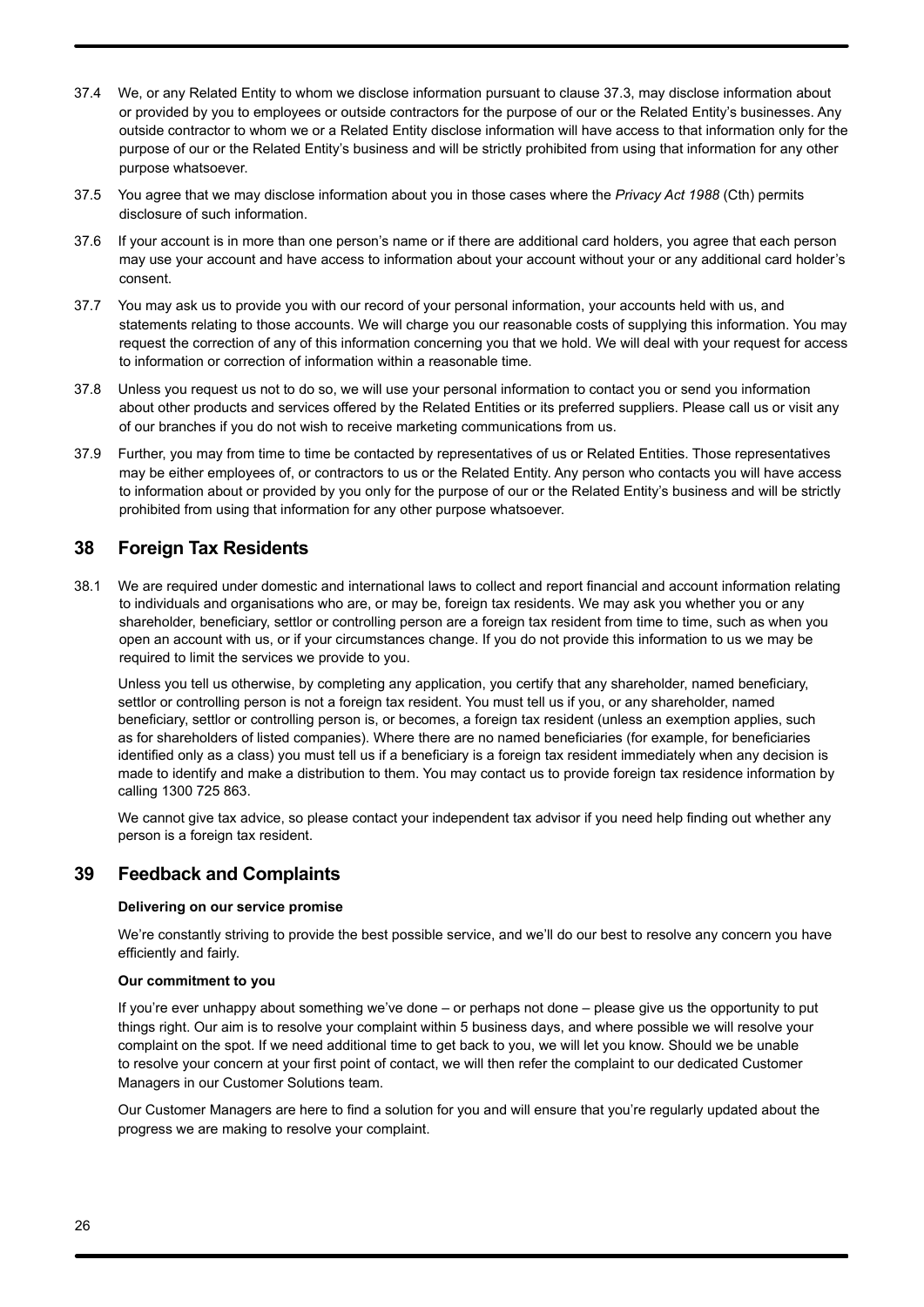You can contact us:

| If you're a St. George customer                                                                            | If you're a Bank of Melbourne customer                                                                    |
|------------------------------------------------------------------------------------------------------------|-----------------------------------------------------------------------------------------------------------|
| Over the phone                                                                                             | Over the phone                                                                                            |
| Please call us from anywhere in Australia on 13 33 30.<br>If you are overseas, please call +61 2 9155 7800 | Please call us from anywhere in Australia on 13 22 66<br>If you are overseas, please call +61 3 8536 7870 |
| By post                                                                                                    | By post                                                                                                   |
| <b>St. George Customer Solutions,</b>                                                                      | You can write to us at:                                                                                   |
| Reply Paid 5265, Sydney NSW 2001                                                                           | Bank of Melbourne Customer Solutions,                                                                     |
| In branch                                                                                                  | Level 5, 150 Collins Street, Melbourne VIC 3000                                                           |
| If you prefer to tell us in person, go to our website to locate                                            | In branch                                                                                                 |
| your nearest branch.                                                                                       | If you prefer to tell us in person, go to our website to locate                                           |
| Online                                                                                                     | your nearest branch.                                                                                      |
| Using the secure feedback form at                                                                          | Online                                                                                                    |
| eforms.stgeorge.com.au/olfmu/eforms/                                                                       | Using the secure feedback form at                                                                         |
| ConsumerFeedback/#/welcome                                                                                 | https://eforms.bankofmelbourne.com.au/olfmu/eforms/                                                       |
|                                                                                                            | ConsumerFeedback/#/welcome                                                                                |

#### **For further information go to our website and search 'Feedback and Complaints'.**

#### **If you are still unhappy**

If you are not satisfied with our response or handling of your complaint, you can contact the external dispute resolution scheme, the Australian Financial Complaints Authority (AFCA).

Australian Financial Complaints Authority

The Australian Financial Complaints Authority (AFCA) provides a free and independent service to resolve complaints by consumers and small businesses about financial firms (e.g banks), where that complaint falls within AFCA's terms of reference.

The contact details for AFCA are set out below.

Australian Financial Complaints Authority

Online: [www.afca.org.au](http://www.afca.org.au)

Email: [info@afca.org.au](mailto:info@afca.org.au )

Phone 1800 931 678 (free call)

Post: Australian Financial Complaints Authority GPO Box 3, Melbourne VIC 3001

# **40 Agencies**

- 40.1 We may offer a range of banking services through agents appointed by us to provide such services. The full range of banking services provided by us may not be available through any such agent. Please contact our Customer Service Centre if you require further details.
- 40.2 We may pay commissions and make other payments to agents in relation to the banking services the agents perform.

#### **41 Appropriate use of our services**

- 41.1 You warrant that your use of the services we provide will not breach any law of Australia or any other country.
- 41.2 Where we consider it necessary for us to meet our regulatory and compliance obligations:
	- (a) you must provide us with any information we reasonably request;
	- (b) we will disclose information we hold to regulatory and law enforcement agencies, other financial institutions, third parties and members of the Westpac Group; and
	- (c) we may delay, block or refuse to provide any of our services (for example, we may block or place a stop on your card if any account the card is linked to is transacted on in such a way that we suspect fraudulent use of your card). We will not be liable to you or any other person for any loss or damage of any kind that may be suffered as a result of us exercising our rights under this clause.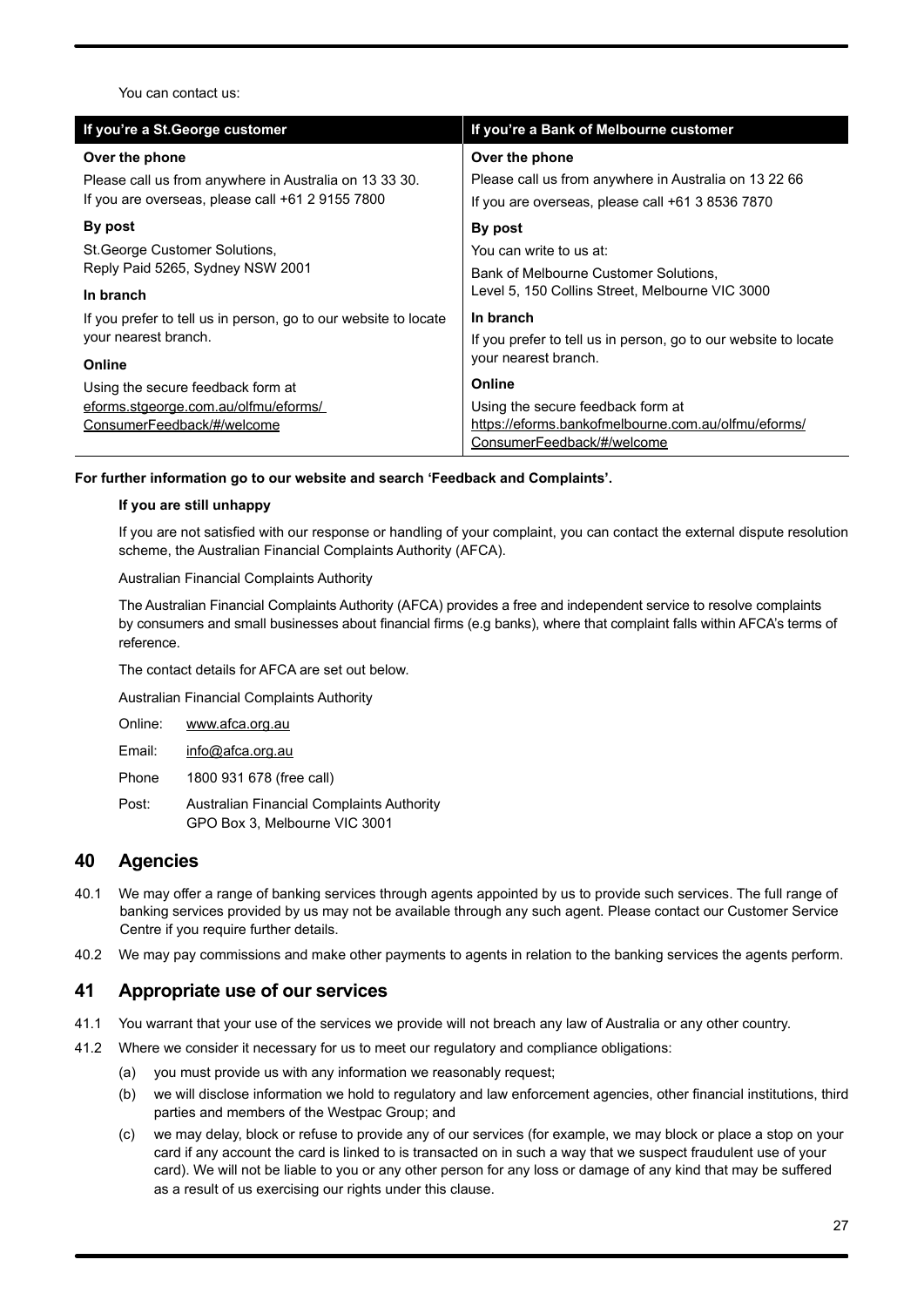# <span id="page-27-0"></span>**42 Consumer Guarantees**

Nothing in the Terms and Conditions has the effect of restricting or modifying any rights which by law cannot be excluded, restricted or modified.

# **43 GST**

- 43.1 We tell you if any fees we charge you are GST inclusive.
- 43.2 If there is a situation in which we are required to pay GST on a payment you make to us, you agree to increase the amount of the payment to include the GST amount.
- 43.3 We will tell you of any additional GST amount you must make on a payment.

### **44 Assignment**

You cannot assign your rights under the Terms and Conditions.

# **45 Australian Government's Financial Claims Scheme**

If you have a deposit account with us, you may be entitled to a payment under the Financial Claims Scheme (FCS) in certain circumstances. The FCS is run by the Australian Government to protect customer bank account deposits held in Australian Authorised Deposit-Taking Institutions. Payments under the Financial Claims Scheme are limited for each customer. You can find out more information about how the FCS limit is applied by visiting our website and searching Financial Claims Scheme. You can also obtain more information about the FCS at [www.fcs.gov.au.](http://www.fcs.gov.au)

# **Meaning of words**

**Access Method** means a method we authorise you to use to instruct us through Electronic Equipment to debit or credit an account. It comprises the use of one or more components including a card, card number, PIN, Internet and Phone Banking Security Number, Internet and Phone Banking Customer Access Number or Internet Banking Password or combinations of these. It does not include a method requiring your manual signature as the main way in which we ensure you gave us an instruction.

**account** means a transaction account, savings account, loan account or investment account listed in Part A of these terms and conditions that you hold with us.

**Alerts Service** means the provision of information regarding your accounts by SMS (SMS Alert) or email (Email Alert) or any other method of transmission as agreed between you and us to your Electronic Equipment provided for in Section 4 of these terms and conditions.

**ATM** means an Automated Teller Machine owned by us or someone else.

**Available Balance** means the funds available for immediate withdrawal from your account, subject to the Terms and Conditions governing your account.

**Bank@Post™** includes selected Australia Post Offices where you can deposit or withdraw cash and check your account balance.

**Banking Business Day** means any day on which banks in Melbourne or Sydney are able to effect settlement through the Reserve Bank of Australia.

**Banking Service** means any account or Payment Service to which these terms and conditions apply.

**branch** includes any St.George or Bank of Melbourne branch.

**Business Day** means a day we are open for business, but does not include Saturday (unless otherwise specified in these Terms and Conditions), Sunday or any national public holiday.

**card** means any authorised card issued by us for your account or which we allow you to link to your account and includes any Visa Debit Card, a Freedom Card, a Maestro/Cirrus ATM Card and a St.George or Bank of Melbourne Credit Card.

**CDM** means any authorised Coin Deposit Machine in selected branches where you can use your Card and PIN to deposit coins.

**Code** means a PIN, Internet Banking Password or any similar information which may be required in order to make EFT Transactions to and from an account and which you are required to keep secret.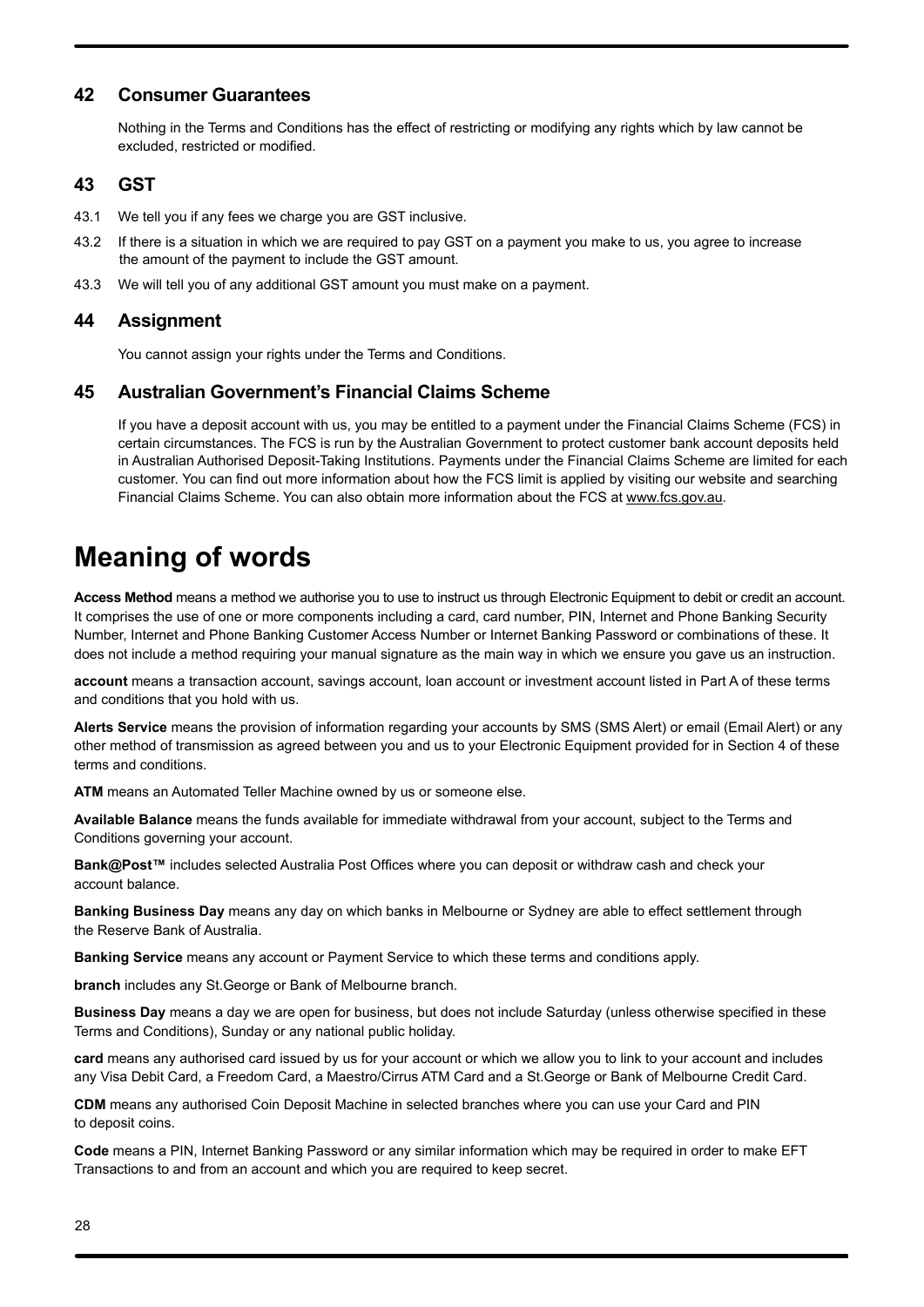**Contactless transaction** means a purchase transaction made by holding your card (which is capable of making a Contactless transaction) in front of a Contactless terminal and without having to insert or swipe it.

**Contactless terminal** means a Terminal which can be used to make a Contactless transaction.

**direct debit** means a payment you have authorised a third party (this includes a person, company, or merchant) to debit from your account at set times, by using your BSB and account number.

**EFT Account** means an account from or to which you can transfer funds through Electronic Equipment by use of an Access Method.

**eftpos** means debit card payment system owned and administered by eftpos Payments Australia Ltd ABN 37 136 180 366.

**EFT System** means the network of electronic systems used for the transmission of EFT Transactions.

**EFT Transaction** means a transfer of funds initiated by an instruction you give through Electronic Equipment to debit or credit an EFT Account and not intended to be authenticated by comparing a manual signature with a specimen signature.

**Electronic Equipment** includes a computer, terminal, television, fax, telephone, and in the context of an Alerts Service includes any device (for example a mobile telephone) which is capable of creating, receiving or displaying information sent or to be sent via SMS, email or any other method of transmission.

**GST** means any tax imposed on the supply of any goods, services, real or personal property or other similar things or similar tax.

**Identifier** means information that you know and must provide to perform an electronic transaction but are not required to keep secret.

**Including** or **such as** or **for example** when introducing an example does not limit the meaning of the words to which the example relates to that example or examples of a similar kind.

**Internet and Phone Banking** means any service we offer from time to time through a communication network (including telephone and the Internet) to enable you to receive information from us and to transmit instructions to us electronically, in relation to an account or other matters we specify.

**Internet and Phone Banking Customer Access Number** means the number used in conjunction with the Internet and Phone Banking Security Number and Internet Banking Password to access Internet and Phone Banking.

**Internet and Phone Banking Security Number** means the personal identification security number used in conjunction with the Internet and Phone Banking Customer Access Number and Internet Banking Password to access Internet and Phone Banking.

**Internet Banking** means any service we offer from time to time through a communication network (including telephone and the internet) to enable you to receive information from us and to transmit instructions to us electronically, in relation to an account or other matters we specify.

**Internet Banking Password** means the password you select for use in conjunction with the Internet and Phone Banking Customer Access Number and the Internet and Phone Banking Security Number to access Internet Banking.

**Merchant** means a supplier of goods or services purchased by use of a card.

**Mistaken Internet Payment** means a 'Pay Anyone' payment (other than one made using BPAY®) made by you to an account of an unintended recipient, because you entered an identifier, BSB, and/or account number that doesn't belong to the intended recipient, as a result of:

- (a) your error; or
- (b) you being advised of the wrong identifier, BSB and/or account number.

**Payment Service** includes any of the following services offered by us:

- Card
- Internet Banking
- Phone Banking
- Personal Cheque
- Periodical Payment
- Direct Debit
- **BPAY Payment;**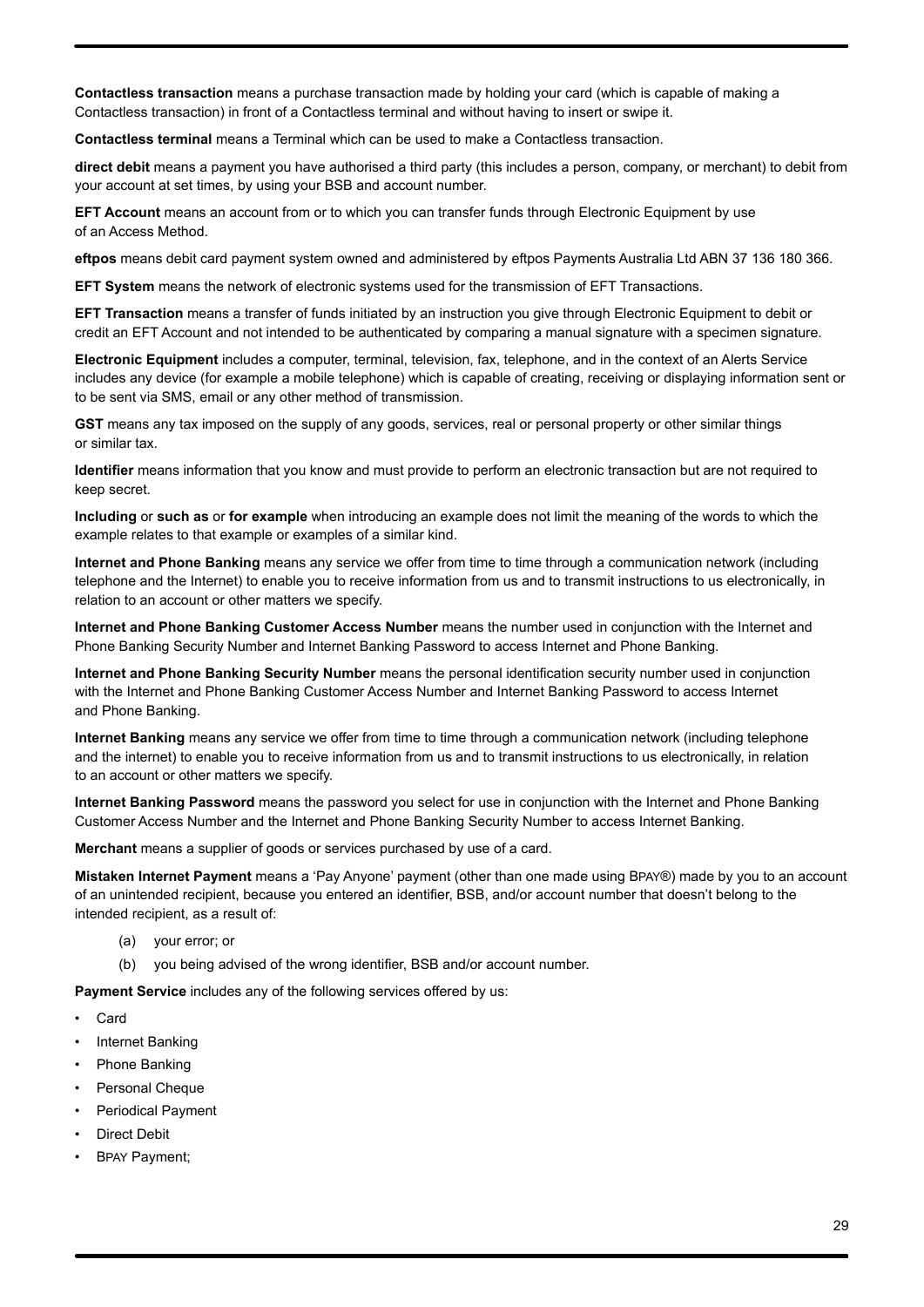**Phone Banking** means any service we offer from time to time through a telecommunications network to enable you to receive information from us and to transmit instructions to us electronically in relation to an EFT Account, or other matters we specify, using an interactive voice response system. Phone Banking does not include communicating with a member of our staff directly by telephone.

**PIN** means a personal identification number used in conjunction with a card.

**PINpad** means an electronic device which allows customers to identify themselves using their PIN rather than their signature or another form of identification.

**POS** means point of sale.

**recurring payment** means a payment you have authorised a third party (including a person, company or merchant) to charge your Visa Debit Card or Freedom Card at set times.

**Related Entity** means a company that is related to us for the purposes of the Corporations Act 2001.

**Scheduled Payment** includes periodical payment, BPAY Payment, or a funds transfer you request us to make at a later date.

**Small Business** has the same meaning given to it by the Banking Code of Practice.

**Smart ATM** means any authorised automatic teller machine that accepts deposits;

**Terminal** means an electronic device (including an ATM, PINpad, cash dispenser unit, POS terminal, Contactless terminal or any other electronic funds transfer device) in which the combined use of a card and a PIN or use of a card alone may be used to operate on an account, but does not include Internet and Phone Banking;.

**we** or **us** or **the Bank** means St.George Bank and Bank of Melbourne – Divisions of Westpac Banking Corporation ABN 33 007 457 141 AFSL 233714 and Australian credit licence 233714 and its successors and assigns.

**you** means the account holder in relation to your account and the user of a Payment Service in relation to a Payment Service.

Unless otherwise specified, a reference in the Terms and Conditions to a time is a reference to that time in Sydney and Melbourne.

A reference in the Terms and Conditions to a dollar amount means that amount in Australian Dollars.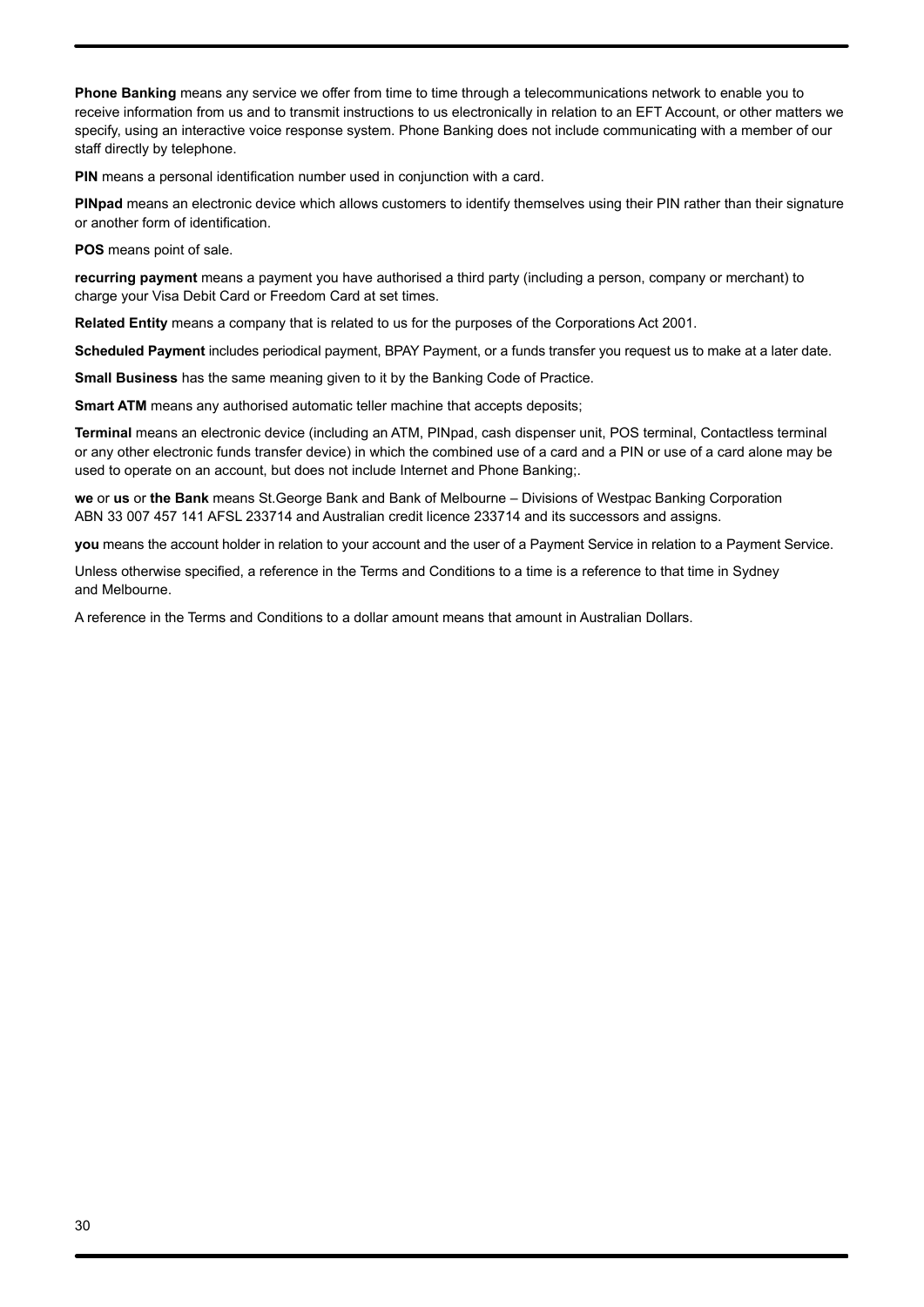# <span id="page-30-0"></span>**Part D – General descriptive information**

#### **The following general descriptive information is for the guidance of our customers. This Part D does not form part of the Terms and Conditions of your account or any Payment Services.**

The following general descriptive information is not a complete statement of the matters it deals with. Some aspects of the law that it covers are not settled. You should seek advice if you have any query on these matters. Also, we can make available to you general information about our account opening procedures (including information about our identification requirements) and complaint handling procedures.

# **Tax File Number**

#### **What is a TFN?**

A tax file number (TFN) is a number issued by the Australian Taxation Office for a taxpayer. It appears on your tax assessment notice. How do you get one?

If you do not have a TFN you can apply for one at the Australian Taxation Office.

#### **Quoting your TFN**

When you open an interest bearing account with us, or make an interest bearing deposit with us, you may quote us your TFN for that investment.

If you choose not to quote your TFN for that account, then unless you are exempt, tax law requires us to take out an amount for tax at the maximum personal marginal tax rate plus Medicare levy rate from any interest income on the account.

We will notify you of the amount that we take out at the same time that we notify you of any interest paid.

#### **Exemptions**

In some cases we do not have to take out tax. Contact the Australian Taxation Office for more information. If you are in an exempt category of persons, you should notify us to avoid tax being taken out of your account.

#### **Joint accounts**

If there is a joint investment by 2 or more persons, each person will only be taken to have quoted if at least 2 of them have either quoted their TFN or are exempt. If at least 2 of them have TFNs, each person will only be taken to have quoted if at least 2 TFNs are quoted.

#### **Partnerships**

If the partnership has its own TFN, use this when quoting a TFN. If there is no partnership TFN, follow the rules for joint accounts. Trust accounts If you are a trustee and have a trust TFN, use the trust TFN when quoting a TFN. If you do not have one, use your own TFN.

#### **Accounts held for children**

If you are an adult holding an account for a child, you are a trustee. Follow the rules for trust accounts.

#### **How to quote your TFN**

If you want to quote your TFN or notify us that you are exempt, forms are available at any branch, or call us.

# **Privacy**

We handle your personal information in accordance with the privacy statement in the application form for the product or service applied for or our privacy policy. You can obtain a copy of the brochure by:

- visiting any branch;
- calling us;
- visiting our website.

# **If you are in Financial Difficulties**

If you owe us money, we recommend that you tell us promptly if you are in financial difficulty.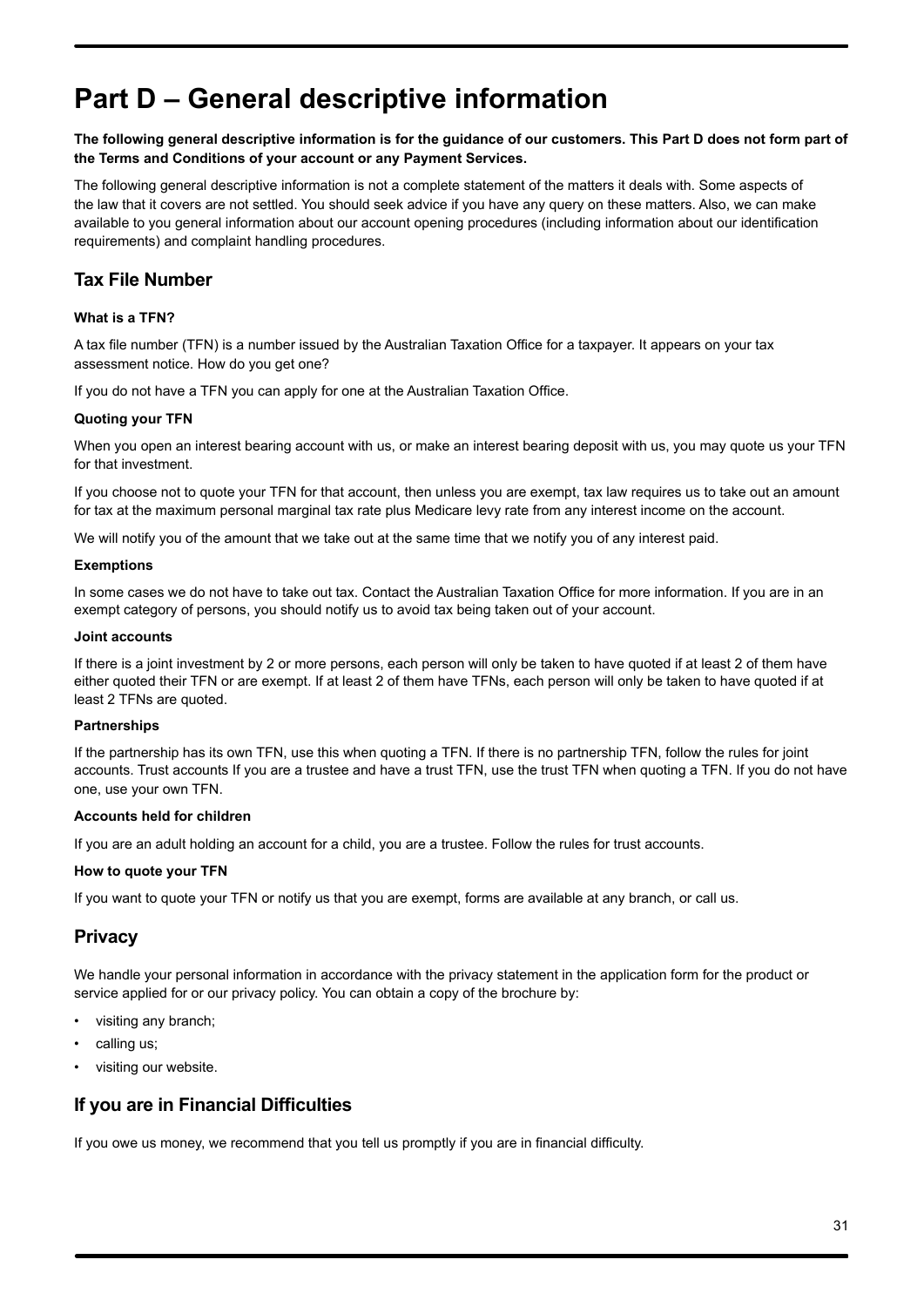# **Joint accounts**

If you have a joint account with another person or persons, you will each be liable equally for any amount due to us on the account, unless the contract with us states otherwise. Usually the contract will state that your liability is both joint and several. This means we can sue all of you or any one of you for the whole of the amount owing.

If you die or become bankrupt, your estate will be liable to the same extent as you were. If you die and an account that you hold jointly with others has a credit balance, the money does not go to your estate (and so to the beneficiaries under your will) but to the other joint account holders.

It will be up to you and the other joint account holders to say how many of you must sign in order to operate the account. For example, you might arrange with us that each of you has to sign a cheque drawn on the joint account. Alternatively, you might arrange that only one of you needs to sign. This arrangement will be part of your contract with us and may be altered at the request of yourself and the other joint account holders. However, we will normally treat all authorities for operating the joint account as cancelled once we know of your death (and certain conditions have been met) or of your bankruptcy.

Also, regardless of any authorities to operate, any party to a joint account can require us to operate the account only on the signature of all parties. This might be done if there is a dispute between the joint account holders.

# **Cheques**

#### **What is a cheque?**

A cheque is a written order to a financial institution (for example, a bank, building society, credit union) to pay a sum of money on demand. Financial Institutions ("FI") provide cheque forms and generally insist on the use of these forms.

Time taken for clearing a cheque

Cheque clearance involves several steps, which may take a number of days. You should ask us for an estimate of the time it will take, if you need to know. The steps are usually as follows:

- (a) first, you deposit in your account a cheque you have received;
- (b) second, we will seek payment of the cheque from the FI on which the cheque is drawn (the two FIs could be the same); and
- (c) third, that FI will pay the proceeds of the cheque to us.

Only then will the cheque be cleared.

Normally you will not be able to withdraw the value of a cheque you deposit until the cheque is cleared, even though your account may be credited with the proceeds of the cheque. This rule applies even to cheques made payable to "cash".

#### **What is the effect of crossing a cheque?**

If you cross a cheque you are telling a FI not to cash it across the counter. The cheque should then be paid to a FI (e.g. into a customer's account). If a FI does cash the cheque it may be liable for any loss suffered by the true owner. Crossing a cheque means drawing across the face of the cheque from top to bottom two parallel lines, with or without the words "not negotiable" between them. A crossing may be added by you when you make out a cheque or by any person who obtains possession of your cheque.

#### **What is the meaning of "not negotiable"?**

The words "not negotiable" between two parallel lines across the face of a cheque mean that, where the cheque is transferred, the person who obtains the cheque has the same rights as the person who transferred it to him or her. For example, your cheque may be stolen and then passed on by the thief to another person. That person may then obtain payment of the cheque. In this example, if the cheque was crossed and marked "not negotiable", the person from whom the cheque is stolen might recover the amount of the cheque from the person who obtains payment of the cheque, even though that person may not have done anything wrong.

#### **What is the meaning of "account payee only"?**

These words on a cheque are a warning to a FI that the cheque should be paid only to the person named in the cheque as payee. If that FI credits a different person's account, it may be liable to the true owner, unless the FI acted in good faith and without negligence (e.g. by making enquiries and receiving a reasonable explanation). The words "account payee only" do not prevent the transfer of a cheque.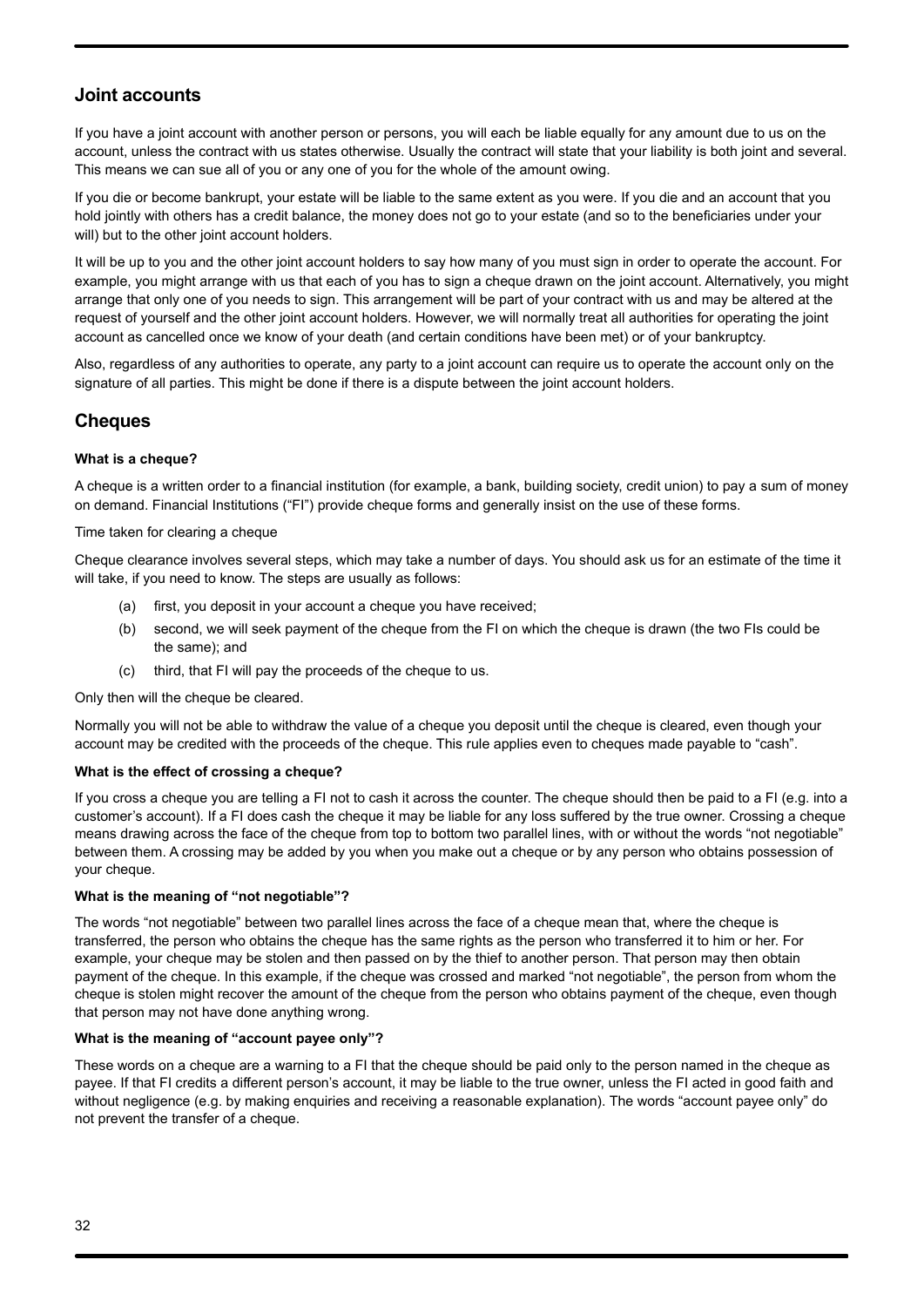#### **What is the significance of deleting "or bearer"?**

Cheques are generally printed with the words "or bearer" appearing at the end of the line on which you put the name of the person to be paid (you will see this in your cheque book).

The words "or bearer" mean that (except in cases where the cheque is crossed and must therefore be collected by a FI) we have authority to pay the cheque to any person in possession of the cheque, even if that person found it or stole it, unless we have reason to suspect that the cheque might have fallen into the wrong hands.

If you wish to alter this by making the cheque an "order" cheque, the simplest thing to do is to cross out the words "or bearer" which are printed on the cheque. The words "to the order of" may also be inserted before the name of the payee, but if this is done the words "or bearer" must still be crossed out.

If a cheque is an "order" cheque then (except in cases where the cheque is crossed and must therefore be collected by a FI) we should only pay it:

- (a) to the named payee; or
- (b) to any other person to whom the named payee, by endorsing the cheque on the reverse side, has ordered it to be paid.

#### **How and when may a cheque be stopped?**

You may stop payment on a cheque you have written by notifying us before the cheque is paid by us. Contact us as soon as possible. Speed is important. This will put a hold on your cheque for a short time until you provide written instructions. You must then notify us in writing to stop the cheque. You can do this at any branch, or by using Internet and Phone Banking. You must identify the cheque clearly by giving the amount, number and date of the cheque and to whom it is payable.

#### **Reducing the risk of unauthorised alteration**

When you write a cheque, you should take care to reduce the opportunity for forgery and fraud. You have a duty to fill out the cheque so as not to mislead us or make it easy for someone else to alter your cheque. You should:

- (a) not leave gaps between the words or figures (if someone alters them cleverly, you may have to pay the altered amount);
- (b) begin the amount in words as close as possible to the left-hand side;
- (c) begin the amount in figures as close as possible to the dollar sign (\$);
- (d) never write a cheque in pencil or ink that can be rubbed out;
- (e) never sign a cheque before it is used or filled out; and
- (f) always write the amount of the cheque in words as well as figures, because words are harder to alter without your authority.

#### **Cheques returned unpaid or "dishonoured"**

Your cheque may be returned unpaid or "dishonoured" in certain circumstances, such as where:

- (a) there is not enough money in your account or your overdraft is not enough to cover the cheque; or
- (b) there is some irregularity with your cheque, for example your cheque is unsigned, is more than 15 months old, is post-dated (i.e. bears a date that has not arrived), or has been materially altered (e.g. by a change of the amount originally stated in it) and you have not initialled the alteration (some FIs even require a signature); or
- (c) you have instructed us to stop payment of your cheque; or
- (d) we have received notice of your mental incapacity, or of your death (and certain conditions have been met);
- (e) a court order has frozen your account; or
- (f) when Overdraw Preference feature is disabled on the account.

If a cheque you have deposited is dishonoured, we will inform you. We will also reduce the balance of your account by the amount of the cheque if we have already credited your account with that amount. We may also charge you a fee to cover our administrative costs.

#### **Financial Institution cheques**

The term "Financial Institution cheque" (which includes a bank cheque) describes a cheque which is to be paid by the Financial Institution itself, rather than from a customer's account.

Financial Institution cheques are generally treated by the law in the same manner as ordinary cheques.

Although many people regard Financial Institution cheques as cash, you should be aware that in some cases a Financial Institution cheque may not be paid by the Financial Institution that issues it.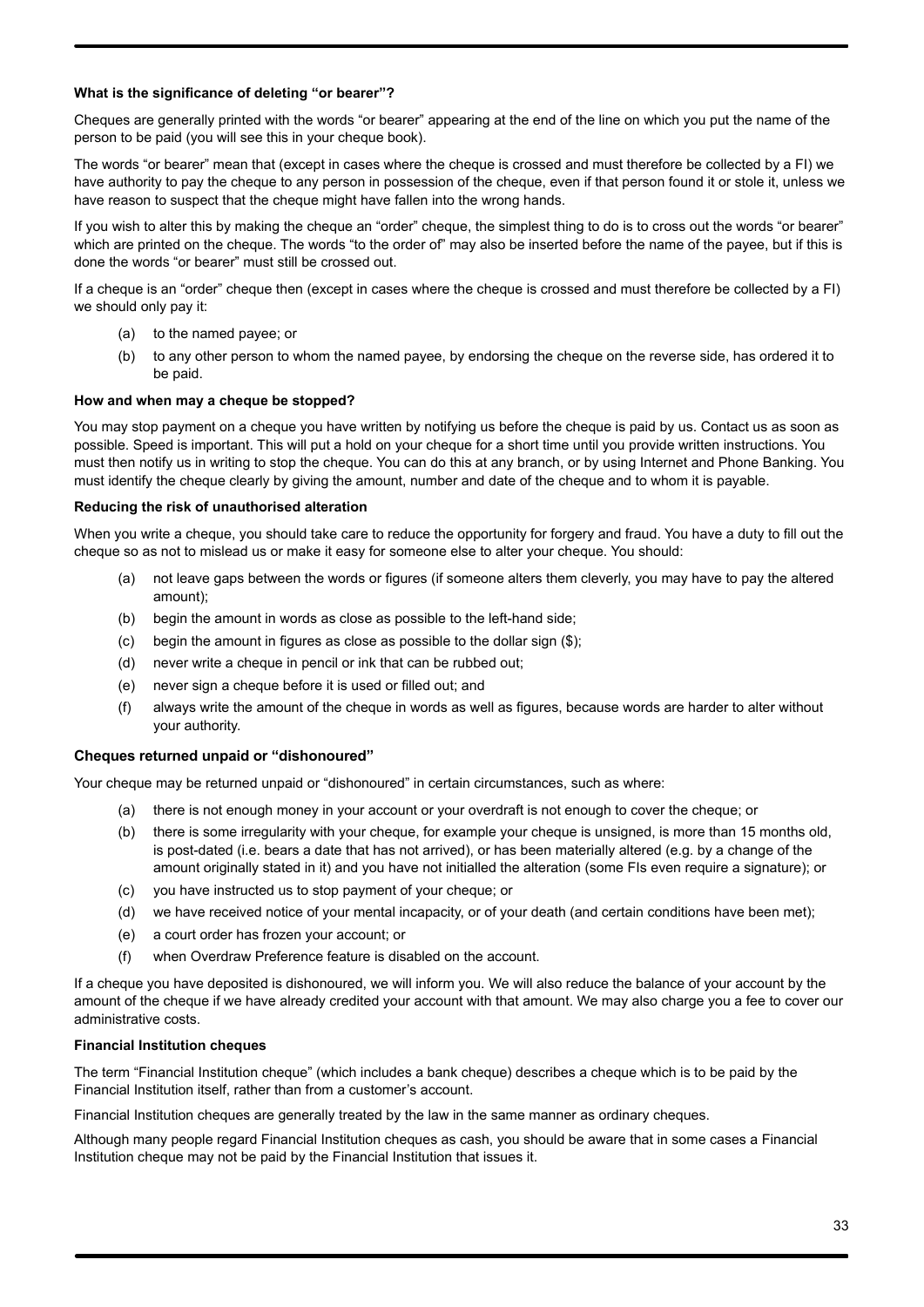To clarify the position, the banks who are members of the Australian Bankers' Association (including us) have adopted the following policy in relation to bank cheques:

- (a) Forged or unauthorised bank cheques if the signature of an officer of a bank is forged or placed on a bank cheque without the bank's authority, the bank is not legally liable on it.
- (b) Bank cheque materially altered a bank will dishonour a bank cheque which has been fraudulently and materially altered. A bank will co-operate with any holder of a cheque, or a person who is about to receive it, who may want to verify that the cheque is a valid bank cheque.
- (c) Bank cheque reported stolen or lost where a bank is told that a bank cheque is lost or stolen and is satisfied that this is the case, the bank will not honour it if it is presented for payment by a person who has no right to it. The bank may provide a replacement bank cheque upon request.
- (d) Court order restraining payment a bank must observe an order of a court restraining the bank from paying its bank cheque which is presented for payment while the order is in force.
- (e) Failure of consideration for the issue of bank cheque where a bank has not received payment for issuing a bank cheque to a customer (e.g. the customer's cheque to the bank in payment for the bank cheque is dishonoured), the bank will refuse to pay the bank cheque only if the person presenting the bank cheque for payment:
	- (i) has not given the value for it (e.g. the bank cheque is stolen); or
	- (ii) has given value for it but at the time of doing so he or she knew the bank had not been paid for the bank cheque (e.g. that the cheque in favour of the bank had been dishonoured).

We may charge you a fee for the issue of a bank cheque, or change of amount for an existing bank cheque.

### **Contact us**

#### **St.George**

Phone: 13 33 30 – call centres are open 8am – 8pm, Monday – Saturday from anywhere in Australia;

- Visit: at any of our branches in person;
- Online: [stgeorge.com.au/contact-us/email-customer-relations](http://stgeorge.com.au/contact-us/email-customer-relations)  using our secure feedback form to provide feedback, share your suggestions, or provide a complaint or compliment; or
- Mail: Reply Paid 5265, Sydney NSW 2001, Australia.

#### **Bank of Melbourne**

Phone: 13 22 66 – call centres are open 8am – 8pm, Monday – Saturday from anywhere in Australia;

Visit: at any of our branches in person;

- Online: [bankofmelbourne.com.au/contact-us/email-customer-relations](http://bankofmelbourne.com.au/contact-us/email-customer-relations) using our secure feedback form to provide feedback, share your suggestions, or provide a complaint or compliment; or
- Mail: Reply Paid 5265, Sydney NSW 2001, Australia